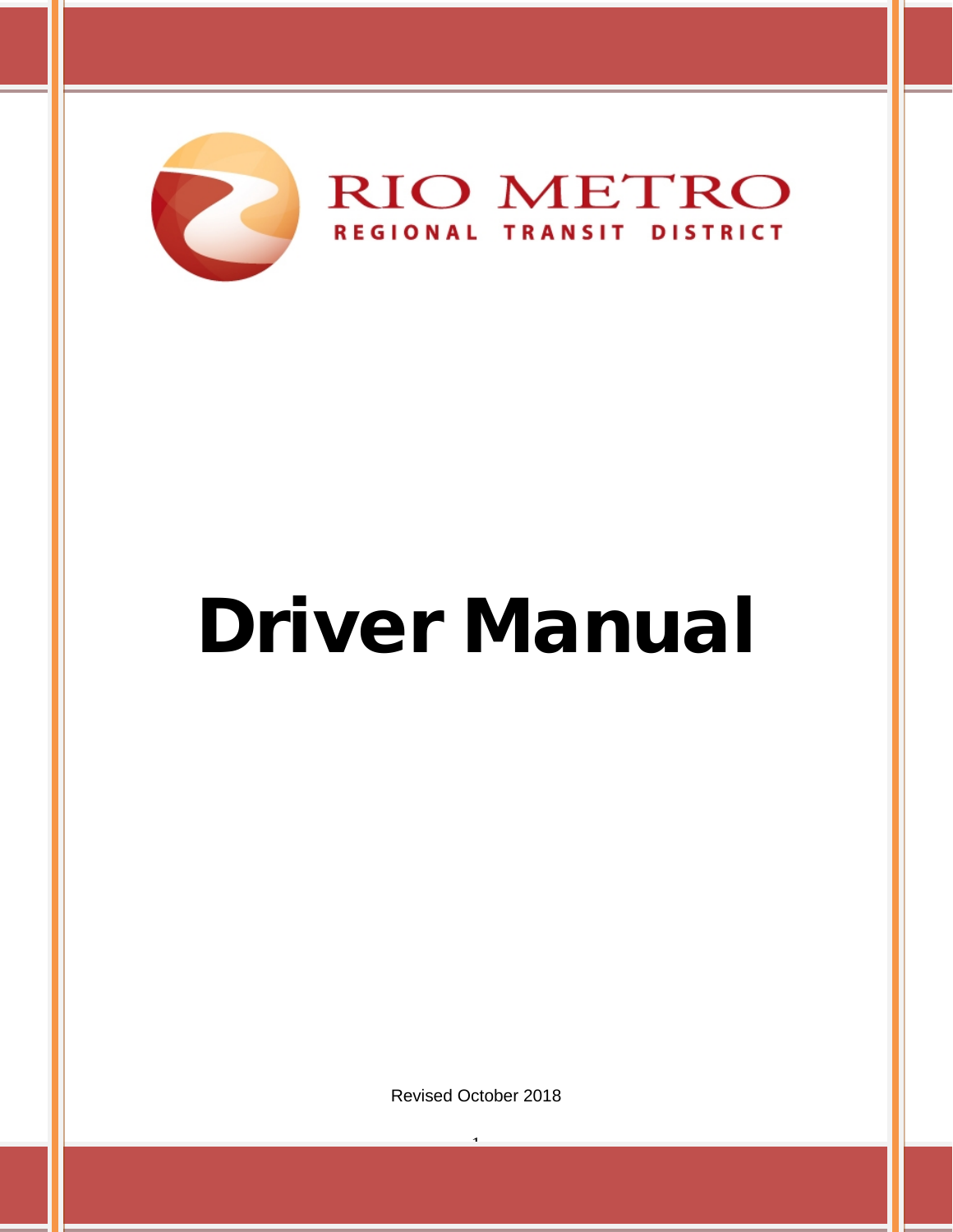## **Table of Contents**

| 4<br>5<br><b>Rio Metro Transit Issued Property</b><br>5<br>5<br>5<br>Cooperation with Law Enforcement & Fire Department Agencies<br>5<br>License (CDL) and Medical Card<br>$\,6$<br><b>Drug Testing</b><br>$\,6$<br><b>Reporting Sick</b><br>$\,6$<br>Employee Injured on Duty<br>$\,6$<br>Safety<br>6<br>Reporting for Duty (Scheduled Work Time)<br>6<br>$\overline{7}$<br>$\boldsymbol{7}$<br>$\overline{7}$<br><b>Courtesy towards Co-Workers</b><br>$\overline{7}$<br>$\overline{7}$<br><b>Seatbelt Requirements</b><br>$\overline{7}$<br><b>Assisting Other Drivers</b><br>8<br><b>On-Time Performance</b><br>$\bf 8$<br><b>Leaving Vehicles Unattended</b><br>$\,8\,$<br>Stand-By<br>8<br><b>Lost Articles</b><br>$8-9$<br><b>Accident/Incident Reporting</b><br>$9 - 10$<br><b>Backing Accidents</b><br>10<br>Pre-Trip Inspection<br>$10 - 12$<br>Post-Trip Inspection<br>12<br>Vehicle Report and Sign Off<br>13<br><b>Accessibility Devices Inspection</b><br>13<br>13<br><b>Tampering with Equipment</b><br>$13 - 14$<br>Backing the Bus<br>14<br>14<br>$15\,$<br>15<br>15<br>15<br>15<br>15<br>15 | <b>GENERAL PROCEDURES</b>             |  |
|---------------------------------------------------------------------------------------------------------------------------------------------------------------------------------------------------------------------------------------------------------------------------------------------------------------------------------------------------------------------------------------------------------------------------------------------------------------------------------------------------------------------------------------------------------------------------------------------------------------------------------------------------------------------------------------------------------------------------------------------------------------------------------------------------------------------------------------------------------------------------------------------------------------------------------------------------------------------------------------------------------------------------------------------------------------------------------------------------------------|---------------------------------------|--|
|                                                                                                                                                                                                                                                                                                                                                                                                                                                                                                                                                                                                                                                                                                                                                                                                                                                                                                                                                                                                                                                                                                               | <b>Driver's Responsibilities</b>      |  |
|                                                                                                                                                                                                                                                                                                                                                                                                                                                                                                                                                                                                                                                                                                                                                                                                                                                                                                                                                                                                                                                                                                               |                                       |  |
|                                                                                                                                                                                                                                                                                                                                                                                                                                                                                                                                                                                                                                                                                                                                                                                                                                                                                                                                                                                                                                                                                                               | <b>Personal Telephones</b>            |  |
|                                                                                                                                                                                                                                                                                                                                                                                                                                                                                                                                                                                                                                                                                                                                                                                                                                                                                                                                                                                                                                                                                                               | Laws and Regulations                  |  |
|                                                                                                                                                                                                                                                                                                                                                                                                                                                                                                                                                                                                                                                                                                                                                                                                                                                                                                                                                                                                                                                                                                               |                                       |  |
|                                                                                                                                                                                                                                                                                                                                                                                                                                                                                                                                                                                                                                                                                                                                                                                                                                                                                                                                                                                                                                                                                                               |                                       |  |
|                                                                                                                                                                                                                                                                                                                                                                                                                                                                                                                                                                                                                                                                                                                                                                                                                                                                                                                                                                                                                                                                                                               |                                       |  |
|                                                                                                                                                                                                                                                                                                                                                                                                                                                                                                                                                                                                                                                                                                                                                                                                                                                                                                                                                                                                                                                                                                               |                                       |  |
|                                                                                                                                                                                                                                                                                                                                                                                                                                                                                                                                                                                                                                                                                                                                                                                                                                                                                                                                                                                                                                                                                                               |                                       |  |
|                                                                                                                                                                                                                                                                                                                                                                                                                                                                                                                                                                                                                                                                                                                                                                                                                                                                                                                                                                                                                                                                                                               |                                       |  |
|                                                                                                                                                                                                                                                                                                                                                                                                                                                                                                                                                                                                                                                                                                                                                                                                                                                                                                                                                                                                                                                                                                               | <b>Electronic Devices</b>             |  |
|                                                                                                                                                                                                                                                                                                                                                                                                                                                                                                                                                                                                                                                                                                                                                                                                                                                                                                                                                                                                                                                                                                               | <b>DRIVER'S PROCEDURES</b>            |  |
|                                                                                                                                                                                                                                                                                                                                                                                                                                                                                                                                                                                                                                                                                                                                                                                                                                                                                                                                                                                                                                                                                                               |                                       |  |
|                                                                                                                                                                                                                                                                                                                                                                                                                                                                                                                                                                                                                                                                                                                                                                                                                                                                                                                                                                                                                                                                                                               | <b>Inclement Weather</b>              |  |
|                                                                                                                                                                                                                                                                                                                                                                                                                                                                                                                                                                                                                                                                                                                                                                                                                                                                                                                                                                                                                                                                                                               | <b>Timesheets</b>                     |  |
|                                                                                                                                                                                                                                                                                                                                                                                                                                                                                                                                                                                                                                                                                                                                                                                                                                                                                                                                                                                                                                                                                                               |                                       |  |
|                                                                                                                                                                                                                                                                                                                                                                                                                                                                                                                                                                                                                                                                                                                                                                                                                                                                                                                                                                                                                                                                                                               | <b>Authorized Drivers</b>             |  |
|                                                                                                                                                                                                                                                                                                                                                                                                                                                                                                                                                                                                                                                                                                                                                                                                                                                                                                                                                                                                                                                                                                               |                                       |  |
|                                                                                                                                                                                                                                                                                                                                                                                                                                                                                                                                                                                                                                                                                                                                                                                                                                                                                                                                                                                                                                                                                                               |                                       |  |
|                                                                                                                                                                                                                                                                                                                                                                                                                                                                                                                                                                                                                                                                                                                                                                                                                                                                                                                                                                                                                                                                                                               |                                       |  |
|                                                                                                                                                                                                                                                                                                                                                                                                                                                                                                                                                                                                                                                                                                                                                                                                                                                                                                                                                                                                                                                                                                               |                                       |  |
|                                                                                                                                                                                                                                                                                                                                                                                                                                                                                                                                                                                                                                                                                                                                                                                                                                                                                                                                                                                                                                                                                                               |                                       |  |
|                                                                                                                                                                                                                                                                                                                                                                                                                                                                                                                                                                                                                                                                                                                                                                                                                                                                                                                                                                                                                                                                                                               |                                       |  |
|                                                                                                                                                                                                                                                                                                                                                                                                                                                                                                                                                                                                                                                                                                                                                                                                                                                                                                                                                                                                                                                                                                               |                                       |  |
|                                                                                                                                                                                                                                                                                                                                                                                                                                                                                                                                                                                                                                                                                                                                                                                                                                                                                                                                                                                                                                                                                                               |                                       |  |
|                                                                                                                                                                                                                                                                                                                                                                                                                                                                                                                                                                                                                                                                                                                                                                                                                                                                                                                                                                                                                                                                                                               | <b>Unreported Accidents</b>           |  |
|                                                                                                                                                                                                                                                                                                                                                                                                                                                                                                                                                                                                                                                                                                                                                                                                                                                                                                                                                                                                                                                                                                               | <b>VEHICLE OPERATIONS</b>             |  |
|                                                                                                                                                                                                                                                                                                                                                                                                                                                                                                                                                                                                                                                                                                                                                                                                                                                                                                                                                                                                                                                                                                               |                                       |  |
|                                                                                                                                                                                                                                                                                                                                                                                                                                                                                                                                                                                                                                                                                                                                                                                                                                                                                                                                                                                                                                                                                                               |                                       |  |
|                                                                                                                                                                                                                                                                                                                                                                                                                                                                                                                                                                                                                                                                                                                                                                                                                                                                                                                                                                                                                                                                                                               |                                       |  |
|                                                                                                                                                                                                                                                                                                                                                                                                                                                                                                                                                                                                                                                                                                                                                                                                                                                                                                                                                                                                                                                                                                               |                                       |  |
|                                                                                                                                                                                                                                                                                                                                                                                                                                                                                                                                                                                                                                                                                                                                                                                                                                                                                                                                                                                                                                                                                                               |                                       |  |
|                                                                                                                                                                                                                                                                                                                                                                                                                                                                                                                                                                                                                                                                                                                                                                                                                                                                                                                                                                                                                                                                                                               |                                       |  |
|                                                                                                                                                                                                                                                                                                                                                                                                                                                                                                                                                                                                                                                                                                                                                                                                                                                                                                                                                                                                                                                                                                               | <b>Bus Cleanliness</b>                |  |
|                                                                                                                                                                                                                                                                                                                                                                                                                                                                                                                                                                                                                                                                                                                                                                                                                                                                                                                                                                                                                                                                                                               | <b>Bus Stop Zones</b>                 |  |
|                                                                                                                                                                                                                                                                                                                                                                                                                                                                                                                                                                                                                                                                                                                                                                                                                                                                                                                                                                                                                                                                                                               | DRIVERS CODE OF CONDUCT               |  |
|                                                                                                                                                                                                                                                                                                                                                                                                                                                                                                                                                                                                                                                                                                                                                                                                                                                                                                                                                                                                                                                                                                               | <b>General Statement</b>              |  |
|                                                                                                                                                                                                                                                                                                                                                                                                                                                                                                                                                                                                                                                                                                                                                                                                                                                                                                                                                                                                                                                                                                               | <b>Conduct While On Duty</b>          |  |
|                                                                                                                                                                                                                                                                                                                                                                                                                                                                                                                                                                                                                                                                                                                                                                                                                                                                                                                                                                                                                                                                                                               | <b>Alcoholic Beverages</b>            |  |
|                                                                                                                                                                                                                                                                                                                                                                                                                                                                                                                                                                                                                                                                                                                                                                                                                                                                                                                                                                                                                                                                                                               | Narcotic Drugs/Over-the-Counter Drugs |  |
|                                                                                                                                                                                                                                                                                                                                                                                                                                                                                                                                                                                                                                                                                                                                                                                                                                                                                                                                                                                                                                                                                                               | Possession of Weapons                 |  |
|                                                                                                                                                                                                                                                                                                                                                                                                                                                                                                                                                                                                                                                                                                                                                                                                                                                                                                                                                                                                                                                                                                               | <b>Smoking in Vehicles</b>            |  |
|                                                                                                                                                                                                                                                                                                                                                                                                                                                                                                                                                                                                                                                                                                                                                                                                                                                                                                                                                                                                                                                                                                               | Eating/Drinking in the Bus            |  |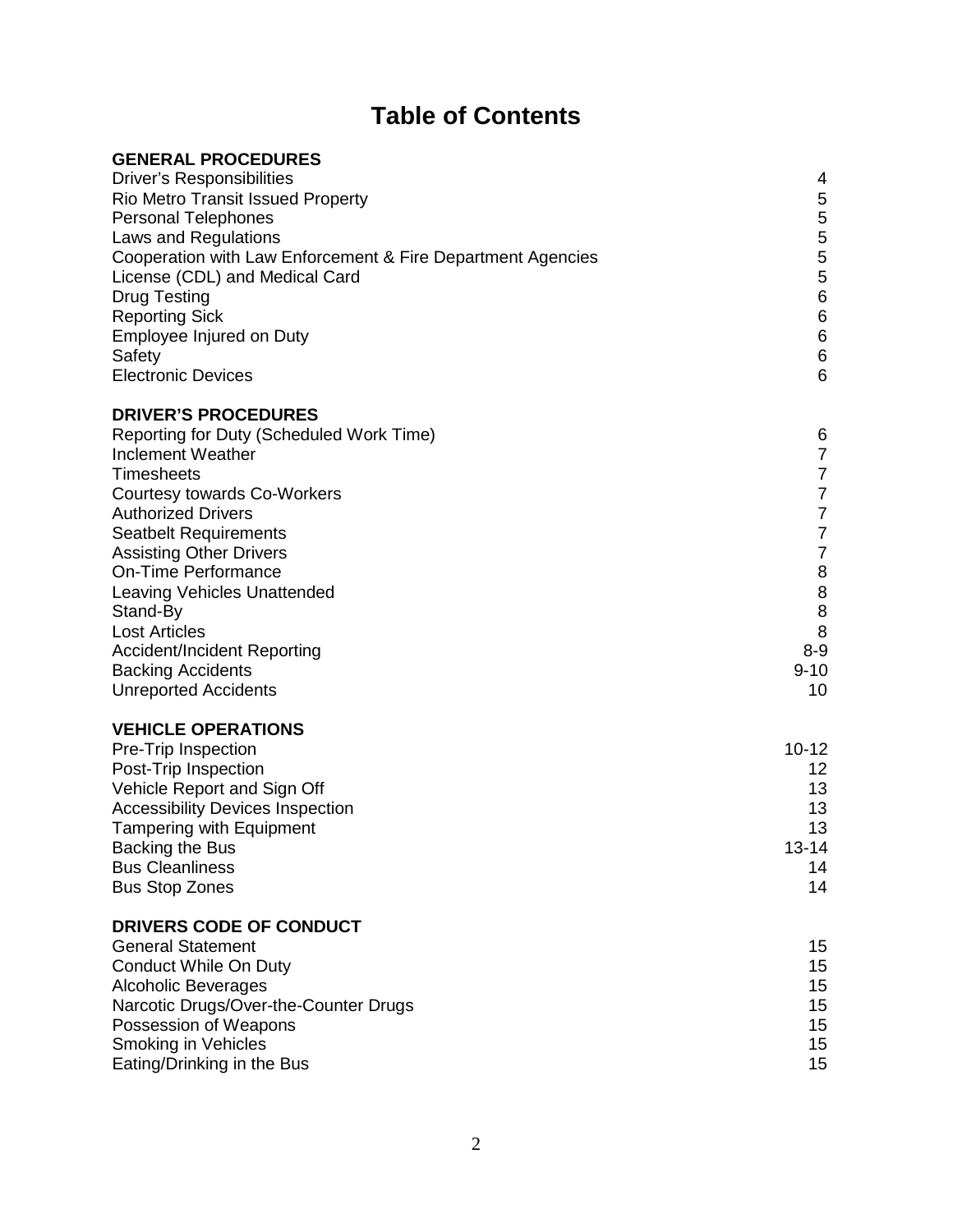| <b>APPEARANCE</b>                                          |           |
|------------------------------------------------------------|-----------|
| <b>Reporting for Duty</b>                                  | 16        |
| Moustache, Beard or Sideburns                              | 16        |
| <b>Personal Grooming</b>                                   | 16        |
|                                                            |           |
| <b>UNIFORMS</b>                                            |           |
| <b>Uniform Specifications</b>                              | 16        |
| Minimum Uniform                                            | 16        |
| Casual Friday                                              | 16        |
| Shorts (Cargo Shorts)                                      | 16        |
|                                                            |           |
| <b>DRIVER/CUSTOMER RELATIONS</b>                           |           |
| <b>Passenger Relations</b>                                 | 17        |
| <b>Assisting Passengers</b>                                | 17        |
| <b>Fixed Route Stop Announcements</b>                      | 17        |
| Conversation                                               | 18        |
| Ejection of Passengers                                     | 18        |
| <b>Seatbelt Requirements</b>                               | 18        |
| Eating/Drinking in the Bus                                 | 18        |
| Smoking in Vehicles                                        | 18        |
| Possession of Weapons                                      | 18        |
| <b>Explosive and Flammable Materials</b>                   | 18        |
| Oxygen Bottles                                             | 18-19     |
| Reasonable Modification/Accommodation                      | 19-20     |
| Service Animals/ Animals on the Bus                        | 20        |
| <b>Accessibility Devices</b>                               | 20        |
| <b>Mobility Devices / Segways</b>                          | $20 - 21$ |
| <b>Mobility Devices / Wheelchairs</b>                      | $21 - 22$ |
| Wheelchair Lifts: Loading a Mobility Device / Wheelchair   | 22-23     |
|                                                            | 23-24     |
| Wheelchair Lifts: Unloading a Mobility Device / Wheelchair |           |
| <b>FARES</b>                                               |           |
| Fare Box                                                   | 24        |
| <b>Collection of Fares</b>                                 | 24        |
| One Zone Fare Structure                                    | 24        |
| Securing Fare Media                                        | 25        |
|                                                            |           |
| <b>COMMUNICATIONS</b>                                      |           |
| <b>Proper Radio Procedures</b>                             | 25        |
|                                                            |           |
| <b>SECURITY PROCEDURES</b>                                 |           |
|                                                            | $25 - 26$ |
| <b>Security Principles</b>                                 |           |
| <b>Suspicious Packages</b>                                 | 26        |
| <b>Suspicious Passengers</b>                               | 26        |
| <b>Transit Watch</b>                                       | 26        |
|                                                            |           |
| <b>EMERGENCY PROCEDURES</b>                                |           |
| <b>General Statement</b>                                   | 26-27     |
| <b>Evacuation Procedures</b>                               | 27        |
| Passenger Emergencies                                      | 27-28     |
| RIO METRO'S TRANSIT DRIVER MANUAL ACKNOWLEDGEMENT FORM     | 29        |
|                                                            |           |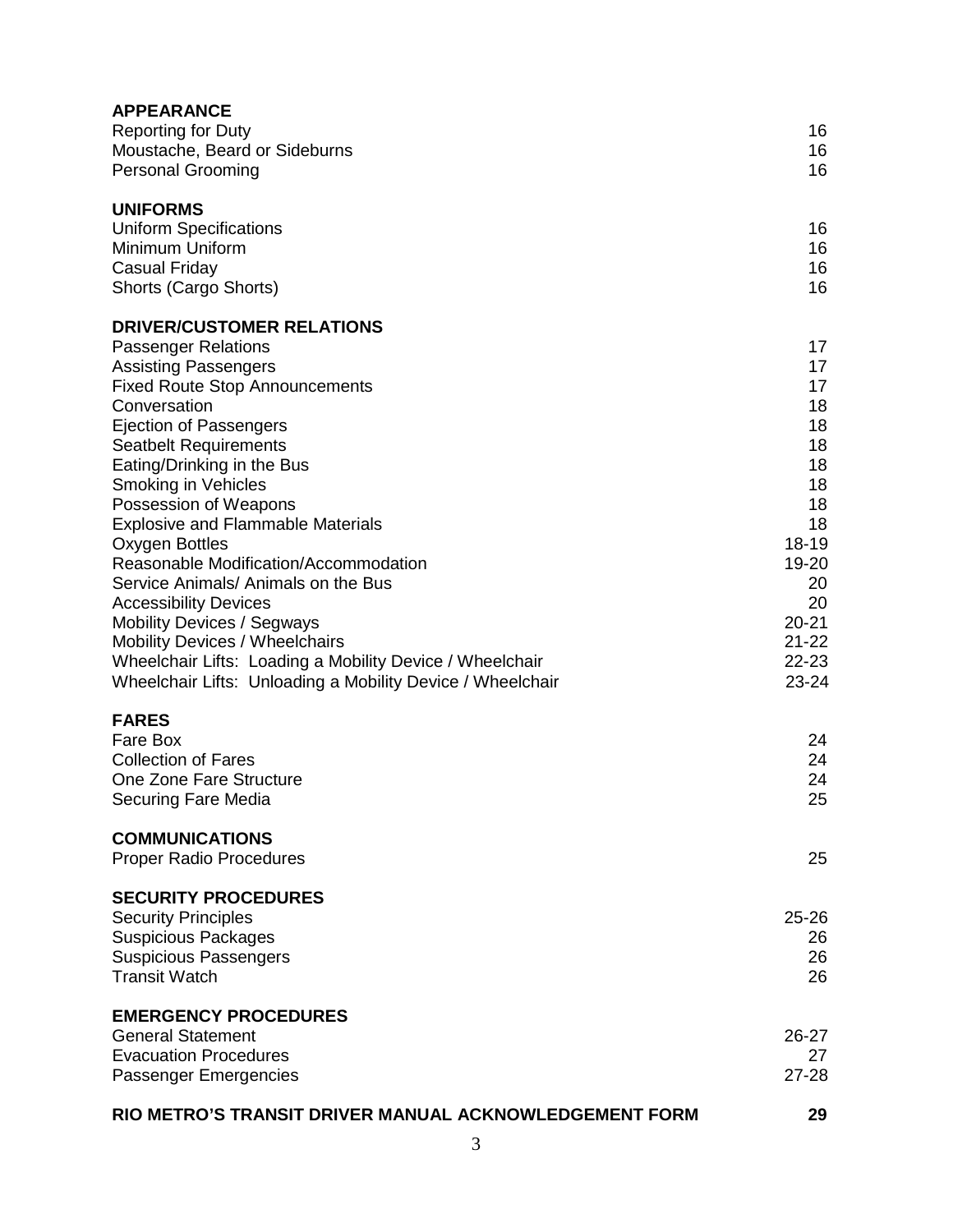## **Rio Metro Regional Transit District Driver Manual Appendix to New Mexico Transit Driver Operational Handbook**

*Please Note: It is important that every Driver and staff member of the transportation team be*  fully familiar with the contents of this manual. This appendix shall be used in conjunction with *the NMDOT Driver's Handbook.*

## **General Procedures**

#### **Driver Responsibilities**

Drivers are responsible for meeting and greeting passengers, providing appropriate assistance with boarding, riding and disembarking the vehicle, and safely operating vehicles in a variety of environmental, traffic, and traffic-related conditions.

Specific Driver duties include:

- Safely operating a passenger vehicle in revenue service in accordance with all vehicle operating requirements and federal, state, and local laws.
- Reducing speeds when operating in inclement weather.
- Observing the "4 second rule" for following distance when operating the bus.
- Meeting and greeting passengers in a professional and courteous manner.
- Providing appropriate assistance with boarding, riding, and disembarking the vehicle. This includes pushing and securing of wheelchairs, assisting elderly and disabled passengers with climbing the steps into the vehicle and/or with the use of the lift, and assisting passengers with the use of seatbelts.
- Communicating with the Dispatcher via a two-way radio system or Tablet in accordance with established radio and Tablet procedures when safe to do so.
- Conducting proper pre-trip and post-trip inspections of the vehicle, documenting any defects, and reporting these defects to the Dispatcher immediately.
- Collecting and turning in fares, (cash, personal checks, etc.) collected from passengers in accordance with Rio Metro Transit's Fare Revenue Procedures.
- Enforcing and following Rio Metro's policies and procedures.
- Reporting any bus damage verbally to Dispatch at the time of occurrence, and noting the damage on the pre/post trip inspection form.
- Completing and submitting the necessary reports in case of an accident, or passenger incident/ injury.
- Maintaining a clean bus inside and out.
- Inspecting bus for suspicious packages during pre- and post-trip inspections, and throughout the work day.
- Possessing the ability to sit for extended periods, and to operate the vehicle using arms and legs. Drivers must have sufficient mobility to turn their heads right and left in order to see traffic, observe passengers by use of mirrors, etc.
- Using Personal Protective Equipment when dealing with bodily fluid spills.
- Wearing an OSHA approved reflective Rio Metro safety vest must be worn at all times when walking in the division yards and when the situation dictates. The safety vest must not be worn when operating the bus in revenue service.
- Performing related duties as required.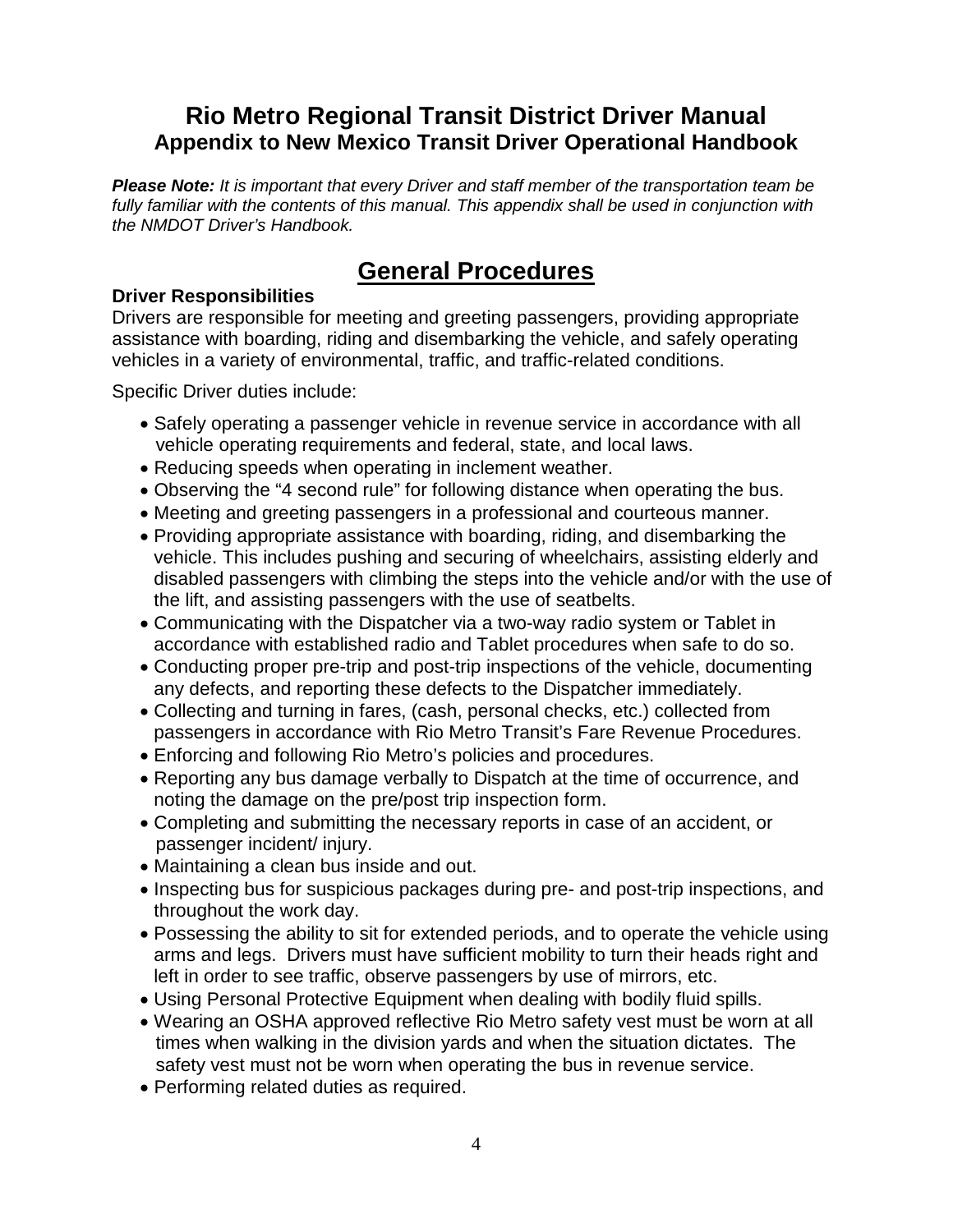#### **Rio Metro Transit Issued Property**

Every Driver is responsible for the reasonable care of his/her assigned equipment. Loss, damage, or unusual wear of the equipment may be considered evidence that adequate care has not been exercised. RMRTD retains the right to recover all or part of the cost of replacing such loss or damage from the Driver.

#### **Personal Telephones**

All Drivers are required to have a working telephone with a current phone number on file with the Transit Office. When scheduled for duty, Drivers should make sure they are available to speak to their Supervisor and/or Dispatch if they need to talk to you. The Driver must ensure that the Division Manager is informed in writing of any changes in telephone number immediately.

#### **Laws and Regulations**

The operation of Rio Metro vehicles is subject to Title 49 of the Code of Federal Regulations (CFR). Drivers are required to comply with all such applicable laws and regulations as listed below. *Citations and fines imposed as a result of violation are the responsibility of the Driver.*

- Drivers must obey all traffic laws.
- Drivers must stop and open the passenger door to assist in observation at all railroad crossings, with the exception of those railroad crossings which are marked exempt.
- Right turns on red lights are allowed only after coming to a complete stop and ensuring it is safe to proceed.
- Any traffic violations, whether received at work or in a personal vehicle, are to be reported to the Transit Manager/Supervisor immediately.

#### **Cooperation with Law Enforcement & Fire Department Agencies**

Drivers must comply with the directions of Law Enforcement and Fire Department Officers. If doing so creates a dangerous situation, requires a departure from established Rio Metro procedure, Dispatch must be contacted and report to the Transit Manager/Supervisor must be submitted at the end of the shift.

#### **License (CDL) and Medical Card**

To operate an RMRTD vehicles, Drivers are required to have an up to date (valid):

- NM Commercial Driver's License with Passenger Endorsement
- Medical Certification card

#### *Drivers must have the above documents in their possession while on duty*.

Random credential checks will be conducted by Management to ensure that Drivers have these documents in their possession while on duty.

Loss, expiration, or revocation of any of these items must be reported to the Transit Manager/Supervisor immediately.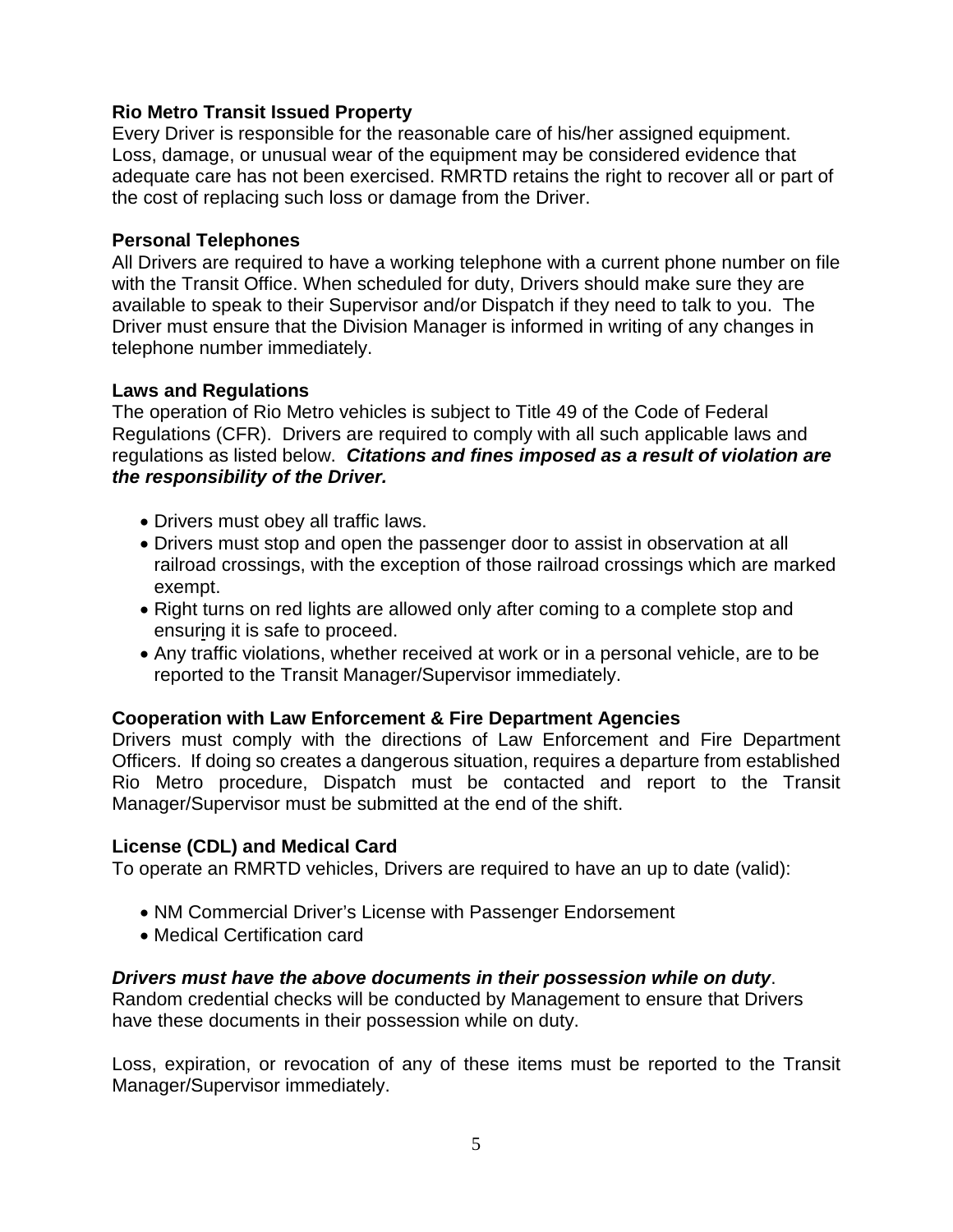#### **Drug Testing**

Drug testing will be done in accordance with Federal Transit Administration and Department of Transportation, and RMRTD Drug and Alcohol Policy guidelines for accident, reasonable suspicion, and random testing. Guidance on test specifics can be found in 49 CFR Part 40.

#### **Reporting Sick**

MRCOG Personnel Policies and Procedures requires employees in safety sensitive positions to notify their Supervisor by telephone at a minimum 4 hours before the start of their shift to ensure coverage for unscheduled sick leave, even if it requires calling the Transit Manager/Supervisor at home/after hours.

#### **Employee Injured On Duty**

Drivers must report any personal injury suffered on duty to authorized Rio Metro Supervisory/Management personnel as soon as possible, whether or not medical attention is required.

#### **Safety**

Safety is the highest priority. Drivers must never sacrifice safety for schedule or customer convenience. Drivers must operate "under control" at all times and remain alert to ensure their personal safety and the safety of others while on Rio Metro property.

#### **Electronic Devices**

Drivers are prohibited from using personal electronic devices while driving any RMRTD vehicle. For the purpose of this procedure, electronic devices include but are not limited to cell phones, hand-held devices (PDAs, I-Pads, MP3 Players, I-Pods, personal audio/video players and games), "Bluetooth" hands-free communication devices, earphones, headsets and other similar items.

Drivers should make use of cell phones only for emergencies or during lunch periods and only when the bus is stopped, parked and the ignition off. Texting is prohibited by federal law while operating a bus.

Family emergencies may be immediately relayed to the Driver via two-way radio. Drivers should have their family member call Dispatch and inform them that an emergency exists and Dispatch will notify the Driver at once so that they may call home. Drivers will operate their two-way radio or Tablet only when safe to do so. Any Driver in violation of the Electronic Device policy will be subject to disciplinary action, up to and including termination. Drivers are responsible for any citations or fines levied by Law Enforcement for inappropriate cell phone usage.

## **Driver's Procedures**

#### **Reporting for Duty (Scheduled Work Time)**

When reporting for duty Drivers must be in regulation uniform, have all required equipment, have a valid Commercial Driver's License, current Medical Certificate in their possession and be fully prepared to begin work at their scheduled start times.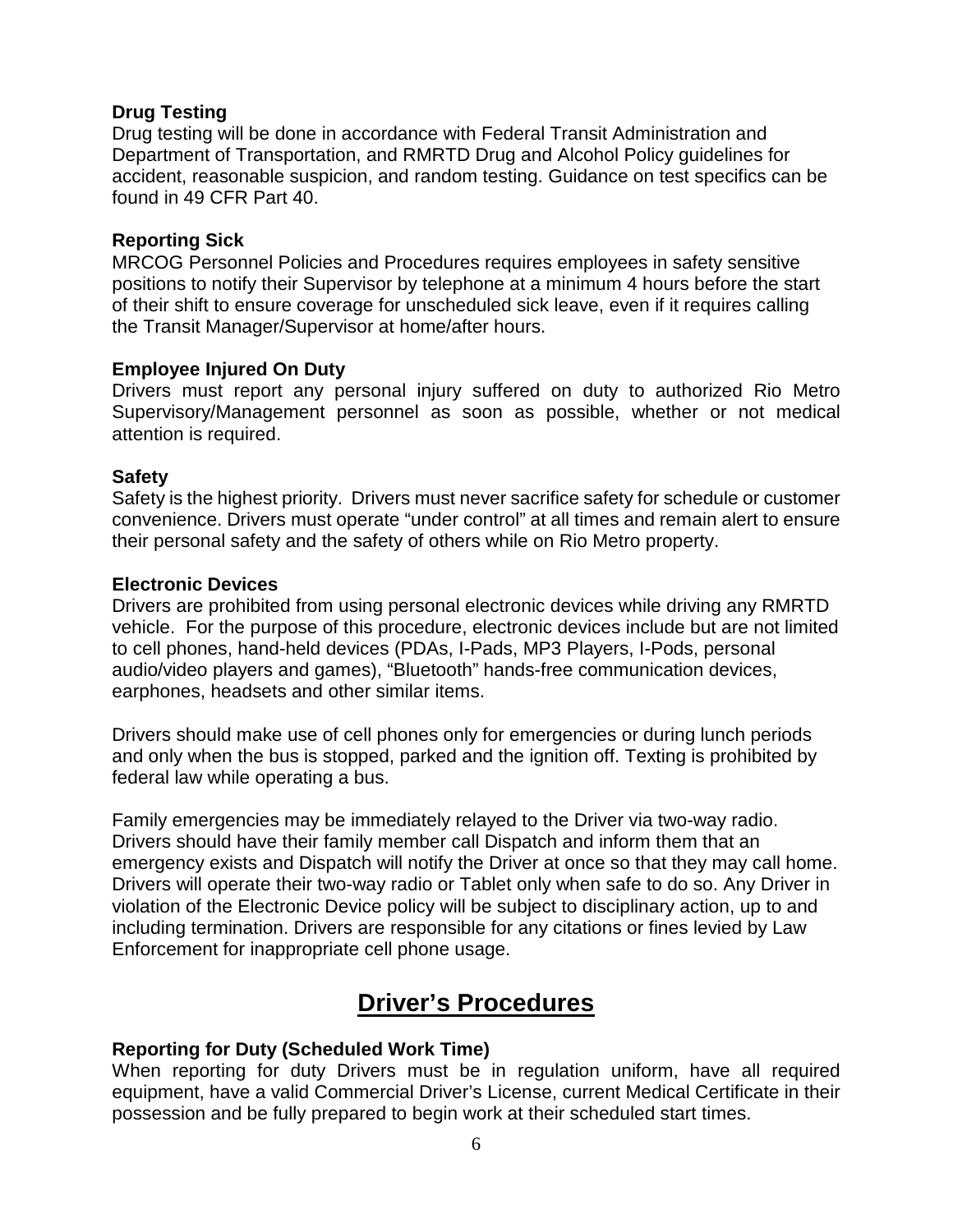#### **Inclement Weather**

All Drivers and Dispatch will report to work on days of inclement weather, unless otherwise notified. Inclement driving techniques may be referenced in the New Mexico Transit Driver Operational Handbook. If conditions warrant, the Transit Manager/Supervisor may contact Drivers at home via telephone prior to the start of the shift to discuss a delayed start time or cancellation of service. Should weather conditions deteriorate during operating hours, adjustments may be made to the schedule in an attempt to get passengers home before roads become too dangerous for travel. If Drivers find themselves unable to return to base with passengers they should call Dispatch for instructions. If unable to reach Dispatch and if unable to return to base, a Driver should go to a local community center or follow instructions from Law enforcement or emergency announcements on 770am radio to find shelter for themselves and their passengers. Weather and road conditions are broadcast on 770am and Drivers should tune in for the latest information.

#### **Timesheets**

Drivers must clock in and out in the Kronos timekeeping system each day. Drivers will receive direct deposit payment (into the bank of their choice) every other Friday. Drivers who complete their assigned rides before the end of their shift will need to remain onsite until the scheduled time that their shift ends, or they are dismissed by the Supervisor. Drivers leaving before this time need to notify the Supervisor; this must be accounted for as either vacation or sick leave in the Kronos timekeeping system. Drivers also must submit their time off request in the Kronos timekeeping system.

#### **Courtesy towards Co-Workers**

A Driver for the RMRTD is a member of a team and as such, should be considerate and supportive of his/her fellow Drivers and Dispatchers. Respect, cooperation, and collaboration should be practiced and encouraged at all times.

#### **Authorized Drivers**

Unless authorized by the RMRTD Supervisor, a Driver must not permit any other person to operate their assigned equipment at any time.

#### **Seatbelt Requirements**

The use of seatbelts and shoulder belts (if equipped) is required when operating any RMRTD vehicle or when riding as a passenger in any vehicle. This policy applies to all employees.

#### **Assisting Other Drivers**

A Driver, seeing another bus stopped under what appears to be unusual circumstances, will stop and alert Dispatch and/or the Supervisor immediately. If dictated, the Driver will remain to aid the other Driver.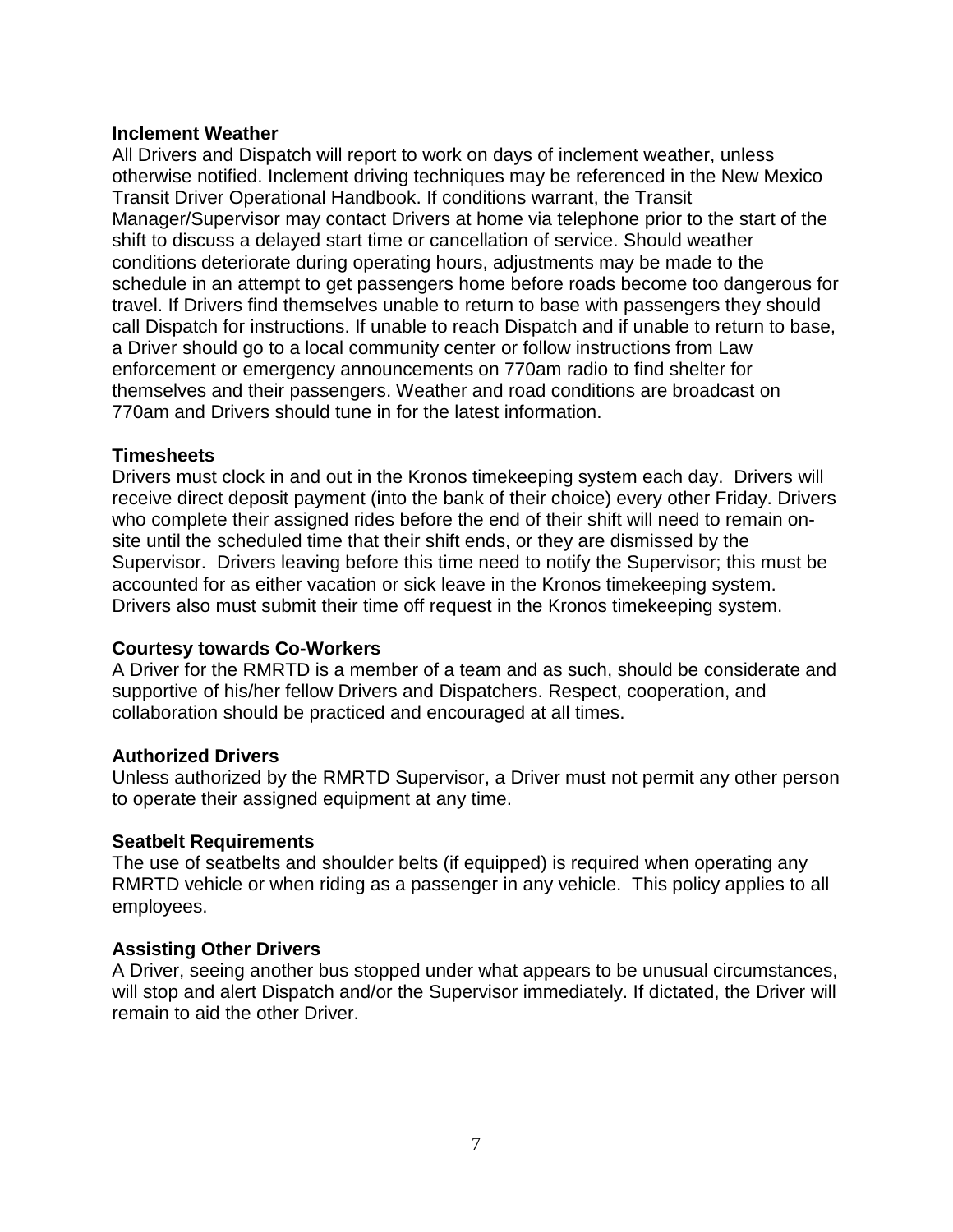#### **On-Time Performance**

Drivers must manage their routes so as to allow arrival at scheduled time points/pick up locations safely and on schedule.

- **Fixed route** Drivers will leave the terminal on time as per the schedule. If the Driver leaves earlier than scheduled, they must notify Dispatch. Driver schedules are set up so that Drivers are able to pick up each ride at scheduled times. If the Driver is running early or running late, they must notify Dispatch.
- **Demand response -** Driver schedules are set up in a way that Drivers should be able to pick up each ride at scheduled times. If you are running late contact Dispatch. It is always better to be early than late picking up a passenger. Service is our business; let's do our best to be on time.

#### **Leaving Vehicles Unattended**

Fixed Route Drivers will refrain from leaving their assigned vehicle unattended. If a Driver needs to leave their van/bus it must be empty (no passengers on board), secured (placed in park, brakes set, doors closed, keys in Driver's possession), and any passengers waiting to board shall be informed politely that the Driver will return shortly.

Demand Response Drivers may at times have to leave the bus to assist passengers to or from the door of their home or business in the loading or unloading process. The bus should be left unattended for the least amount of time possible during the loading/unloading process.

#### **Stand-By**

When a Driver has several cancellations or no rides scheduled for a period of time, he/she may "stand-by" either at the Transportation Center or near their next scheduled pick-up. Drivers may not "stand-by" at home or any other location unless approved by the Transit Manager/Supervisor.

#### **Lost Articles**

Drivers are required to periodically inspect their vehicles for articles lost by the traveling public. Any lost articles found on any Rio Metro vehicle or on Rio Metro property should be turned into Dispatch at the completion of an assignment.

- Turn in found article(s) along with a completed "Lost Article" tag. If found by a customer, attempt to obtain the customer's name, (include it on the Lost Article tag)
- Do not attempt to contact the owner to return a lost article
- Important articles (medication, legal documents, keys, wallet, purse, etc.) should be reported to Dispatch as soon as they are found

#### **Accident/Incident Reporting**

Any time a Driver is involved in a traffic accident, he/she must notify Dispatch immediately and report their location. Let Dispatch know if there are any injuries or damage. **DO NOT MOVE THE BUS**.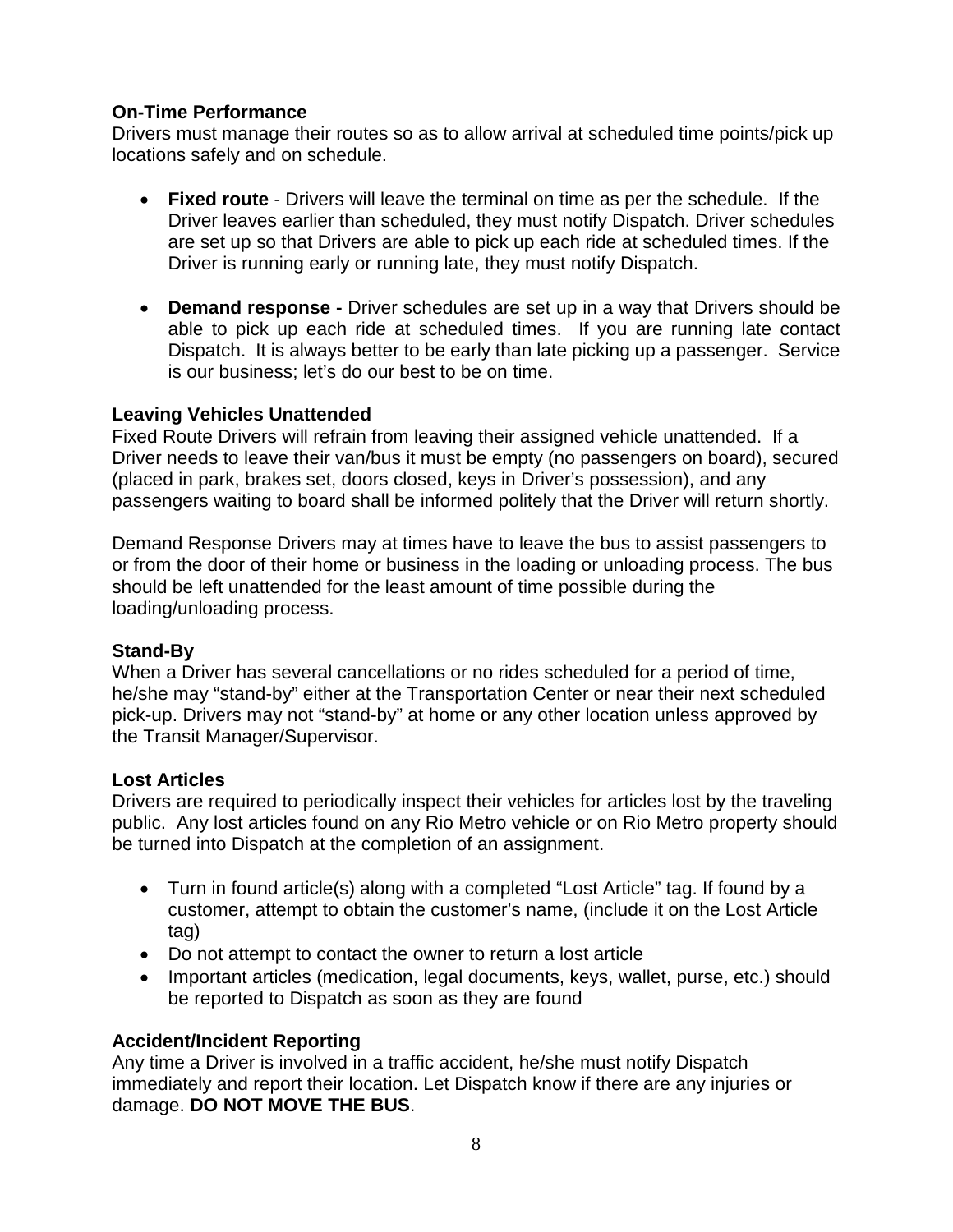Stay with the bus or within visual sight if safety requires that it be abandoned. Make sure that all passengers are in a safe place. If anyone is injured, do not move them from the bus unless the bus is unsafe. Do not move the bus unless directed to do so by a law enforcement officer or the Transit Manager/Supervisor. Drivers should not make any statements regarding the accident except to give a Police report.

**Accident Report:** An accident report must be completed whenever Drivers:

- Collide or make contact with a fixed object.
- Make contact with another vehicle (even if there is no apparent damage).
- Discover any damage (scratches, dents, breakage, graffiti, etc.) during pre/post-trip inspections.

**Incident Report:** An incident report must be completed whenever:

- A passenger has an injury on the van/bus.
- A passenger falls on the van/bus and does not appear to be injured or states that they are not injured.
- A passenger is ejected off of the van/bus for any reason.
- Law enforcement or other emergency assistance is required.
- Drivers are involved in an altercation with a passenger.
- Anything out of the ordinary occurs on the van/bus, such as an altercation between two passengers or a fire on your bus.

Completing and submitting Accident/Incident reports and reporting accidents, incidents and injuries are essential to RMRTD from a liability standpoint, as well as to protect passengers, the public, and status as an RMRTD employee. New bus damage, no matter how minor, must be reported to Dispatch immediately, and noted on the pre/post trip inspection form. Failure to report damage will result in disciplinary action up to and including termination.

Drivers involved in accidents, or Drivers that incur damages to their bus may be required to attend a Safety Council meeting at RMRTD to discuss the event. Depending on the circumstances involving the accident or damage, Drivers may be subject to disciplinary action up to and including termination. If the Safety Council or Transit Manager/Supervisor believes that additional driver training is needed following an accident, incident, or customer complaint, such training shall be conducted and documented as deemed necessary. Any unreported accidents will result in immediate disciplinary action up to and including termination of employment.

#### **Backing Accidents**

Backing accidents are the number one type of accident in commercial vehicles. Visibility when backing is limited, making it very easy to have a backing accident. Backing accidents are expensive, resulting in costly repairs to the bus and employees losing their jobs.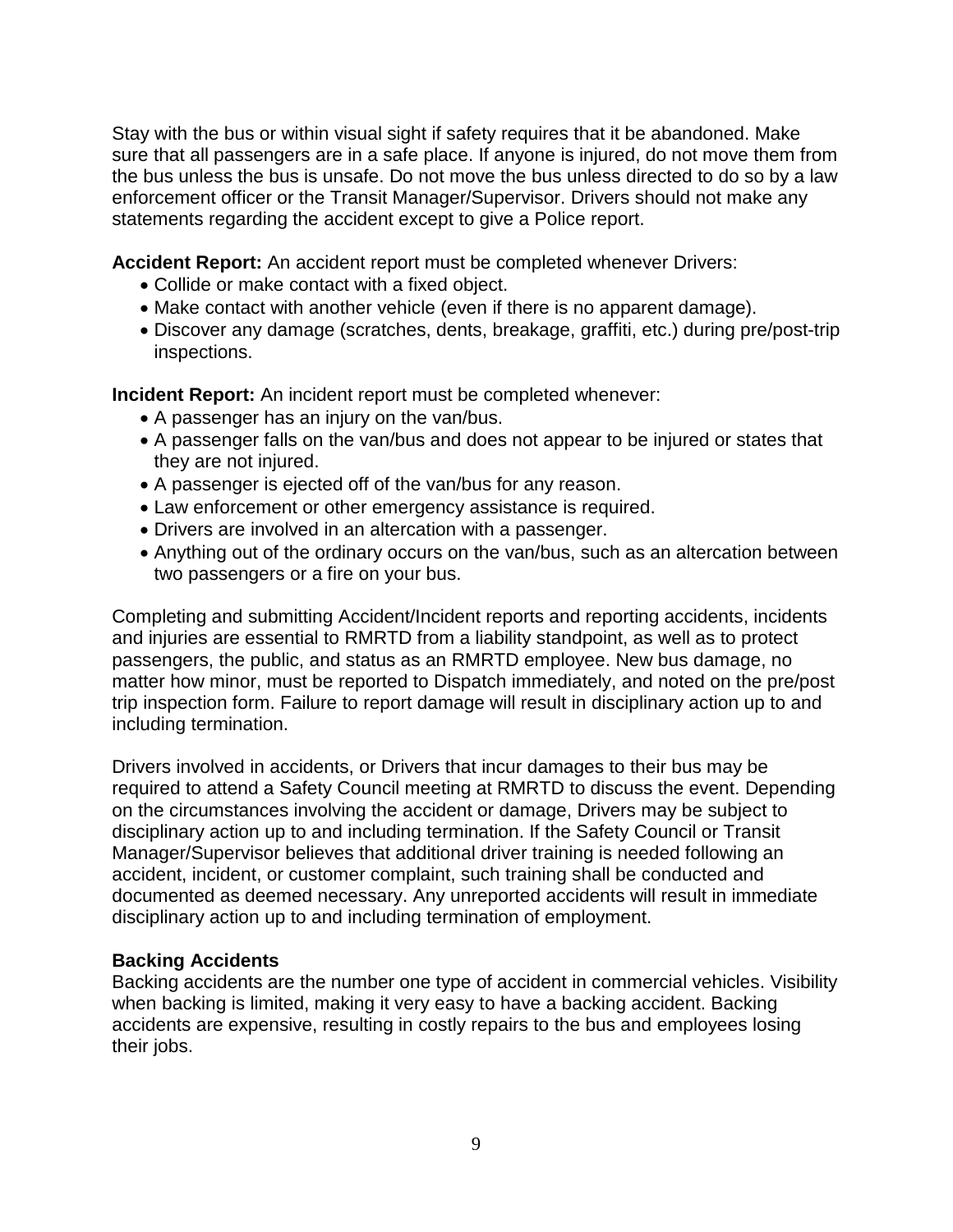There are 3 parts to preventing backing accidents:

- Pick-ups and drop offs should not require backing. Locations we serve every day should not require a Driver to back up.
- New locations that require backing should be reported to management so they can be reviewed. If backing is required, a determination will be made as to whether or not the location will be served.
- When a Driver finds themselves in a position where they must back the bus the Driver must get out of the bus and do a 360 degree walk around and use their back up camera and mirrors to back the bus. Use a guide if available.

The best way to avoid a backing accident is to never back up; however if a Driver finds themselves in a situation that they need to back up the Driver should:

- Look for options to avoid backing, such as going around the block, looking for a pull through situation, or using curbside parking.
- Back the bus slowly.
- Never back up into traffic unless assisted by a reliable guide (another Driver, Supervisor or Law Enforcement Officer).
- If a reliable guide is not available or if being directed by emergency personnel the Driver is required to do the following:
	- 1. Notify Dispatch
	- 2. Try to never back into private property
	- 3. Get out of the bus and walk around the entire bus to make sure the bus is clear and remains clear until the backing movement is completed.
	- 4. Check for low hanging tree branches, electric wires, poles, signs, or other obstacles overhead.
	- 5. If the bus is equipped with a backup camera, utilize the backup camera and observe both outside mirrors when backing.
	- 6. Activate hazard lights.
	- 7. If the bus is not equipped with a backup alarm sound the horn intermittently when backing.
	- 8. Keep your foot poised over the brake when possible.
	- 9. Whenever possible, back and turn towards the Driver's side. This allows for Drivers to watch the rear of the vehicle with the clearest view possible.
	- 10.During the entire backing maneuver continuously scan your mirrors for clearance and possible obstructions around your vehicle.

#### **Unreported Accidents**

Unreported accidents/incidents will result in immediate disciplinary action up to and including termination of employment.

## **Vehicle Operations**

#### **Pre-Trip Inspection**

Drivers must perform a daily pre-trip inspection before going into revenue service. Use the pre-trip inspection form and inform Dispatch if there are any mechanical issues that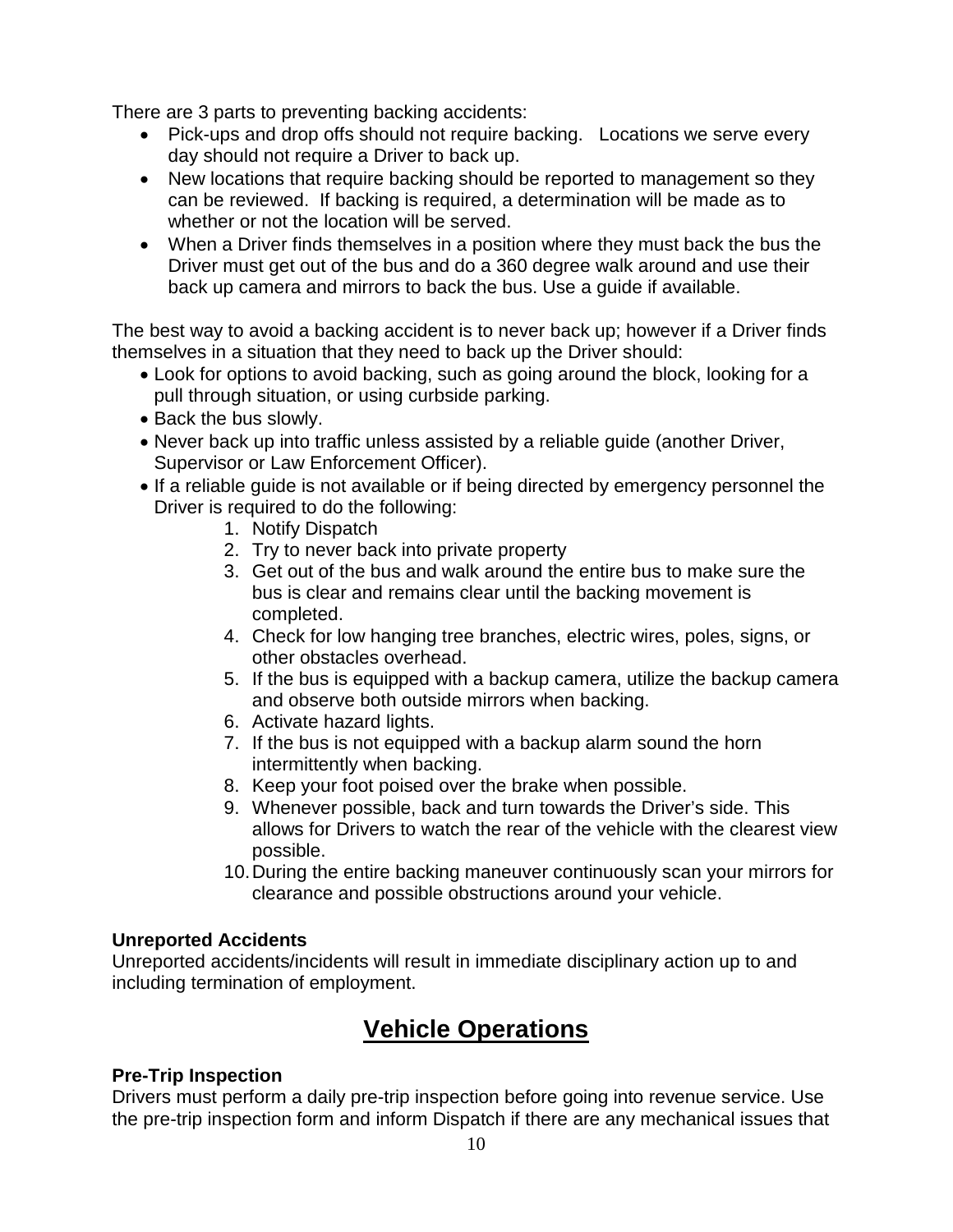require attention. Make sure to cycle the wheelchair lift to ensure proper operation. Check the parking lot area for any unusual or suspicious items or packages. Report any items immediately to Dispatch.

Listed below are the items that must be checked before leaving the division yard:

- A. Outside the Vehicle
	- 1) Check that the bus is level and not sagging or leaning.
	- 2) Check that no one is working under or behind the vehicle.
	- 3) Check the exterior of the bus for suspicious packages.
	- 4) At minimum, once a week, check the oil level, coolant level, washer fluid level, and battery if applicable.
- B. Walk Around
	- 1) Check turn signals and 4-way flashers.
	- 2) Check headlights and marker lights.
	- 3) Check brake lights.
	- 4) Check tires for inflation, condition, and depth of tread.
	- 5) Check for unreported body damage.
	- 6) Check lift operation and secure outside doors.
- C. Walk Through
	- 1) Check that there is a fare box and that it has a vault in it.
	- 2) Check the operation of all interior lights.
	- 3) Check that there is a charged fire extinguisher and first aid kit.
	- 4) Check that front steps have no tripping hazards.
	- 5) Check the aisles and area between seats for tripping hazards.
	- 6) Check the upholstery for cuts, tears, grease, and general condition.
	- 7) Check securement of the grab rails, stanchions, and cleanliness.
	- 8) Check that tie downs and straps are on board and clean.
	- 9) Check for broken windows and make sure that all are closed.
	- 10)Check the operation of the passenger signal system.

11)Check the emergency exit windows for securement and decals.

- D. Behind the Wheel
	- 1) Check that the parking brake is set.
	- 2) Check that the transmission selector is in park.
	- 3) Start engine and let idle.
	- 4) Turn on the 4-way flashers.
	- 5) Check the operation of the front door.
	- 6) Make sure that all mirrors are adjusted properly.
	- 7) Check the fare box light and dump lever for operation.
	- 8) Check all gauges and warning lights for oil pressure, fuel, voltmeter, or alternator light.
	- 9) Check the operation of all heaters, defrosters and/or air conditioning systems, as weather warrants.
	- 10)Check horn, steering wheel play and gear shift play.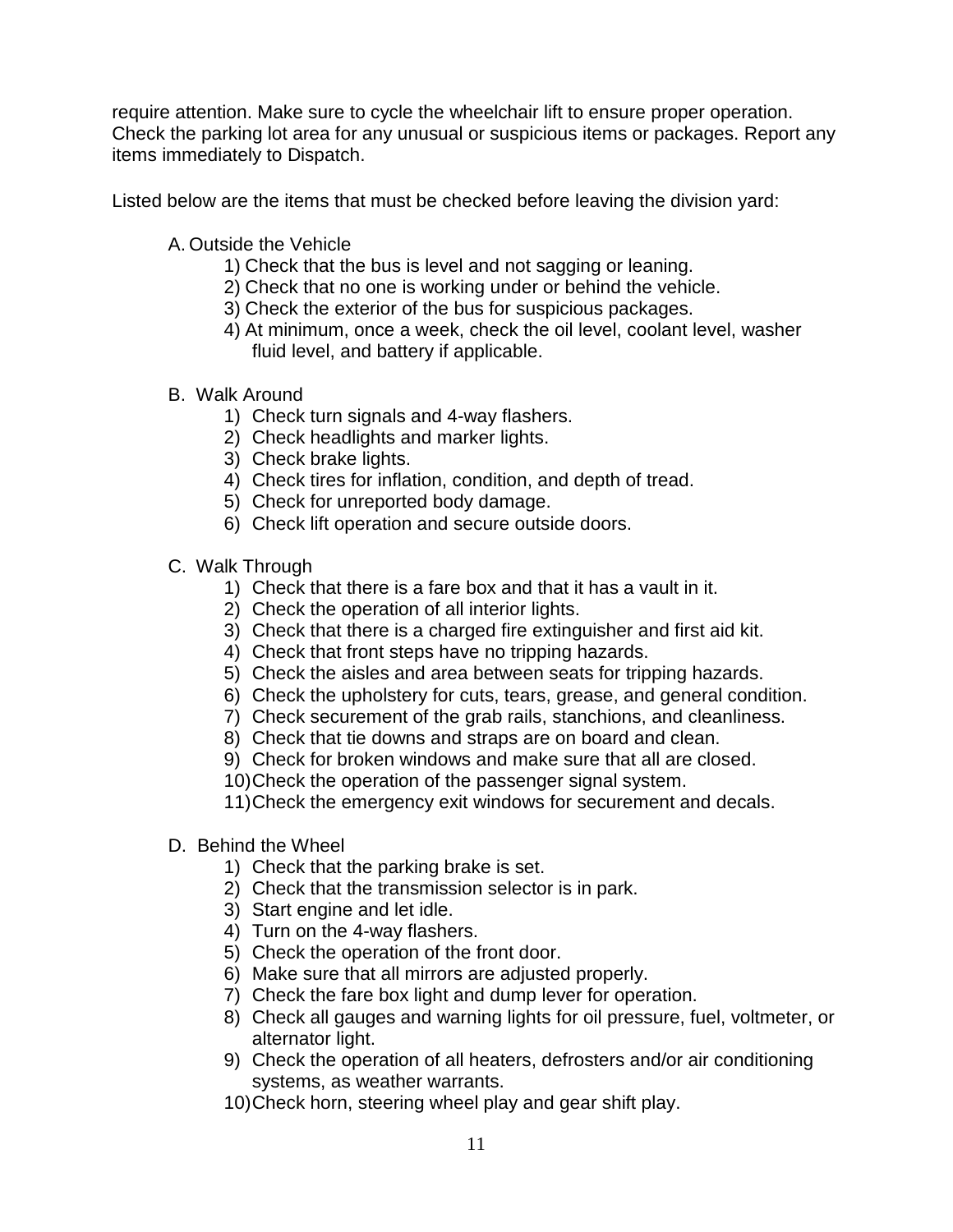- 11)Check windshield wipers and washers.
- 12)Make a few normal stops to check the operation of the braking system before leaving the yard.

#### **Post-Trip Inspection**

A post-trip inspection must also be performed at end of each shift. Unreported damage to equipment will be dealt with as an administrative process according to RMRTD policies. Drivers are to report equipment damage to Dispatch or Transit Manager/Supervisor. Unreported damage will be attributed to the most recent Driver, and will result in disciplinary action. Drivers must turn in all manifests, vehicle inspections, and other related paperwork or fare card requests by the end of their shift. Report any safety or maintenance issues to Dispatch immediately. Dispatch will notify you of what to do.

Drivers must report any defect, accident, or incident when bringing the van/bus into the garage and are required to make all entries on the trip sheet(s). Where considerable explanation is required, it is advisable to supplement the sign-off report with a verbal report to your Transit Manager/Supervisor.

- A. Secure van/bus in the garage or division yard
	- 1) Check the interior of your bus for suspicious packages.
	- 2) Check fuel gauge and make sure the van/bus is full and ready for the day.
	- 3) All vehicles, when parked in the garage or division yard must be parked properly in line and emergency brake applied.
	- 4) Before stopping engine, gearshift must in "park" position, emergency brake applied and the idle must be switched to low idle (if applicable).
	- 5) Post-trip inspection will be conducted and end mileage recorded.
	- 6) Turn "off" all auxiliary switches i.e. heaters, 2 way radio, interior lights etc.
	- 7) Turn "off" ignition switch.
	- 8) Check for lost articles.
	- 9) Remove tie downs and shoulder belts tied to floor and put away in designated area.
	- 10)Pick up all litter and other trash.
	- 11)Close all windows and lock all doors.
	- 12)Remove fare revenue in accordance with Rio Metro Fare Revenue Procedures.
	- 13)Notify Dispatch of any mechanical or equipment problems. Any damage not reported will be the responsibility of the last person to drive that bus, and will be considered unreported damage.
	- 14)Check the division yard for any unusual or suspicious items or packages. Report such items immediately.
	- 15)Place keys, trip sheet, reports, etc. in designated area(s).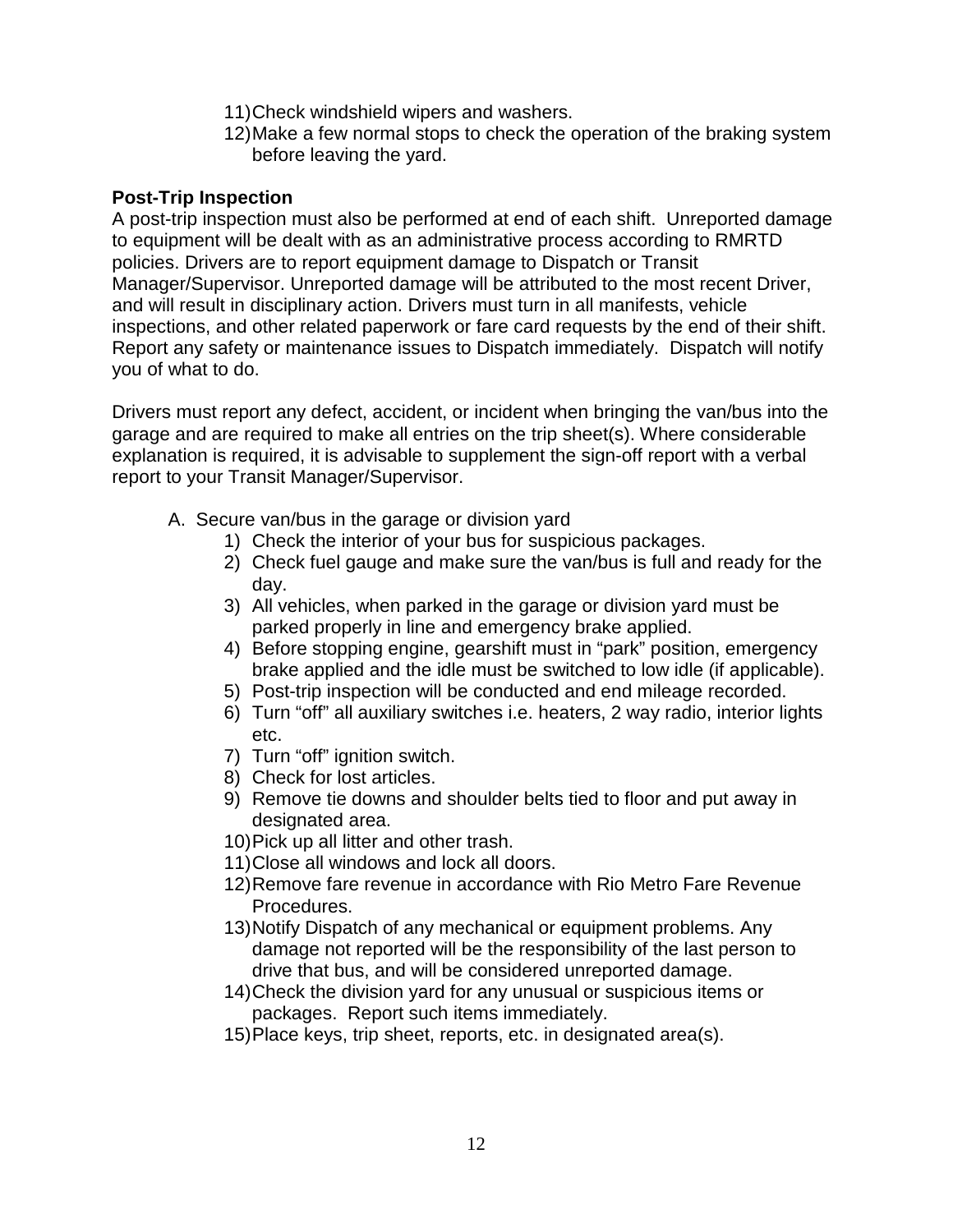#### **Vehicle Report and Sign-Off**

Drivers must report any defects noted when bringing a vehicle into the yard and are requested to be clear and concise when making entries on the trip sheet. Where considerable explanation is required, it is advisable to supplement the sign-off report with a verbal report to the Transit Manager/Supervisor.

#### **Accessibility Devices Inspection**

Drivers shall inspect accessibility devices daily as part of their pre and post trip inspections, and shall report the failure of any accessibility device to Dispatch immediately so that repairs can be effected. Shall the lift or ramp fail on a route where a headway is greater than 30 minutes, Rio Metro will provide alternate service to the passenger within 30 minutes. Lift or ramp failures shall be completed prior to the vehicle returning to service. Should no spare vehicles be available, the vehicle may be used for no more than three (3) days in areas with populations of 50,000 or more, or five (5) days in areas of population of 50,000 or less.

#### **Tampering with Equipment**

Drivers must not attempt to obstruct, adjust, alter or tamper with the position or normal operation of any Rio Metro equipment including, but not limited to, lifts/ramps, door mechanisms, radios, alarms or camera systems. The view of the cameras must never be obstructed in any way with any items.

#### **Backing the Bus**

Except when necessary in the Division Yard or an off street terminal, Drivers must not back a bus. If it is necessary to back the bus use a reliable guide and adhere to the following procedures:

- 1. Back the bus slowly.
- 2. Never back up into traffic unless assisted by a reliable guide (another Driver, Supervisor or Law Enforcement Officer).
- 3. If a reliable guide is not available or if being directed by emergency personnel the Driver is required to do the following:
	- Notify Dispatch.
	- Try to never back into private property.
	- Get out of the bus and walk around the entire bus to make sure the bus is clear and remains clear until the backing movement is completed.
	- Check for low hanging tree branches, electric wires, poles, signs, or other obstacles overhead.
	- If the bus is equipped with a backup camera, utilize the backup camera and observe both outside mirrors when backing.
	- Activate hazard lights.
	- If the bus is not equipped with a backup alarm sound the horn intermittently when backing.
	- Keep your foot poised over the brake when possible.
	- During the entire backing maneuver continuously scan your mirrors for clearance and possible obstructions around your vehicle.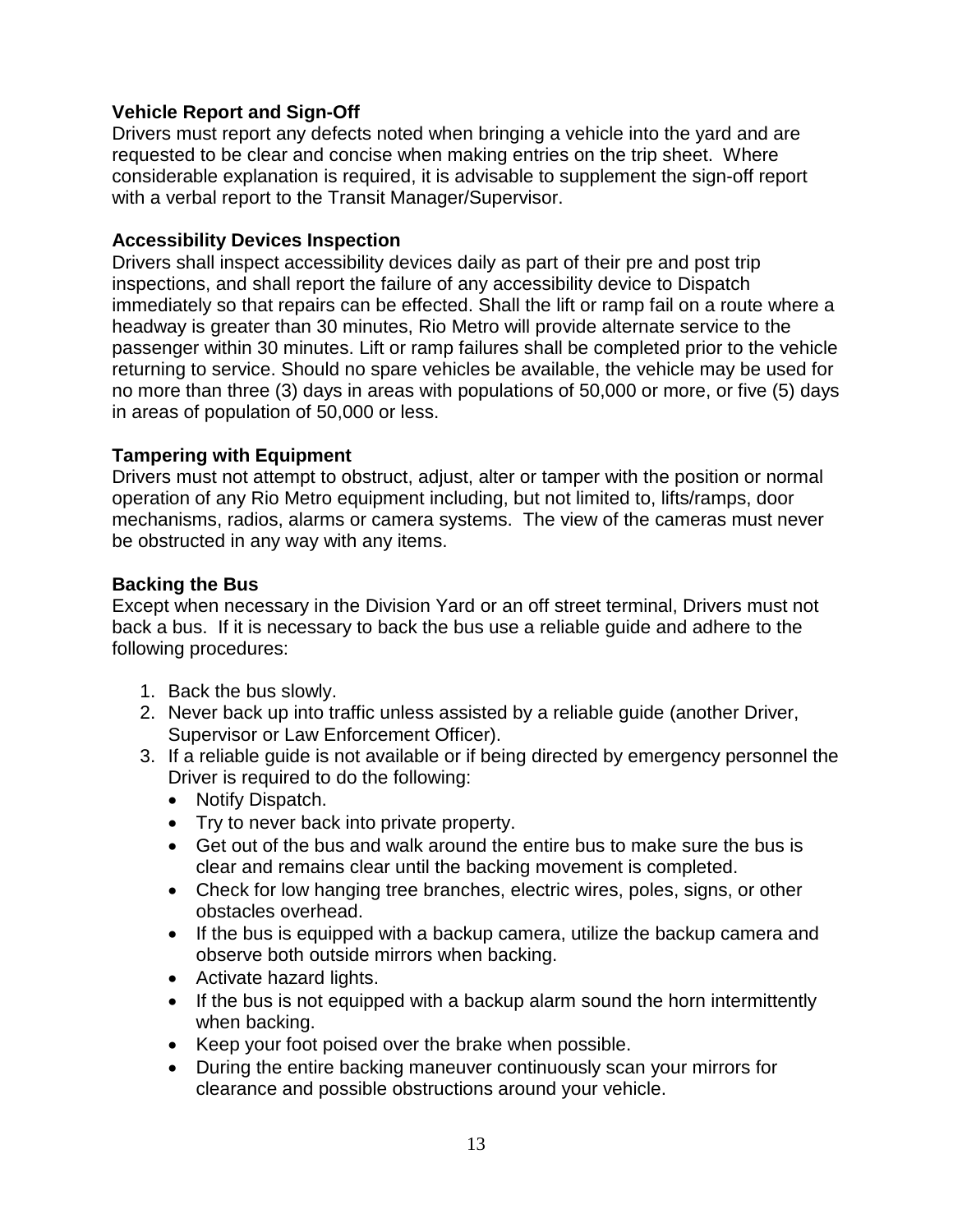- 4. If a Driver goes to an address which requires backing of the bus, the Driver must notify Dispatch and upon return to the Division complete an incident report to include the address in which they had to back and submit it to the Transit Manager for review.
- 5. If a Driver fails to notify Dispatch that they need to back the bus and then submit an Incident Report to the Transit Manager regarding the backing up of the bus it may result in disciplinary action.
- 6. Management staff will then go out to assess the address provided by the Driver to determine the safest way to service that address other than backing up and if the address cannot be serviced safely service will not be provided.

#### *Generally, avoid getting into a situation where you have to back up the bus!*

#### **Bus Cleanliness**

Buses will be regularly maintained inside and out by the Driver operating the bus. Buses may need to be cleaned more often during snowy or rainy weather. Keep interiors clean, windows washed, and the trash can emptied. Wash the exterior as needed. Let Dispatch know if time needs to be scheduled to wash and clean the bus. Please take pride in a clean bus.

#### **Bus Stop Zones**

Bus stop zones are located by bus stop signs or at locations shown on the route map. A bus stop zone is approximately 60' in length. Drivers may pick up passengers anywhere in the bus stop zone. It is not necessary to pick up passengers exactly at the bus stop sign. Bus stops may be added, deleted, or moved during the year. The Transit Manager/Supervisor will notify Drivers when there are changes to the bus stops. All Drivers must be aware of bus stop zones even if the sign is missing.

Under normal circumstances, passengers should only be picked up at bus stop zones. However, there are new passengers who may not know the proper location of the nearest bus stop zone. If someone is standing at a location where there is no bus stop zone, pick them up where they are standing and politely inform him/her where the nearest zone is located.

Under normal conditions, passengers should only be discharged at a bus stop zone at a safe location. **NEVER DISCHARGE PASSENGERS INTO A TRAFFIC LANE**.

Passengers who continue to flag down a Driver at places other than designated bus stops should be handled in the following manner.

- Inform them of the proper location of the bus stop.
- Remind them that they will not be picked up the next day unless they are at the proper bus stop.
- Inform the Transit Manager/Supervisor of the problem. Provide the date, time, location and direction of travel.

Every effort will be made to have a Supervisor contact the person to inform them of the proper bus stop location.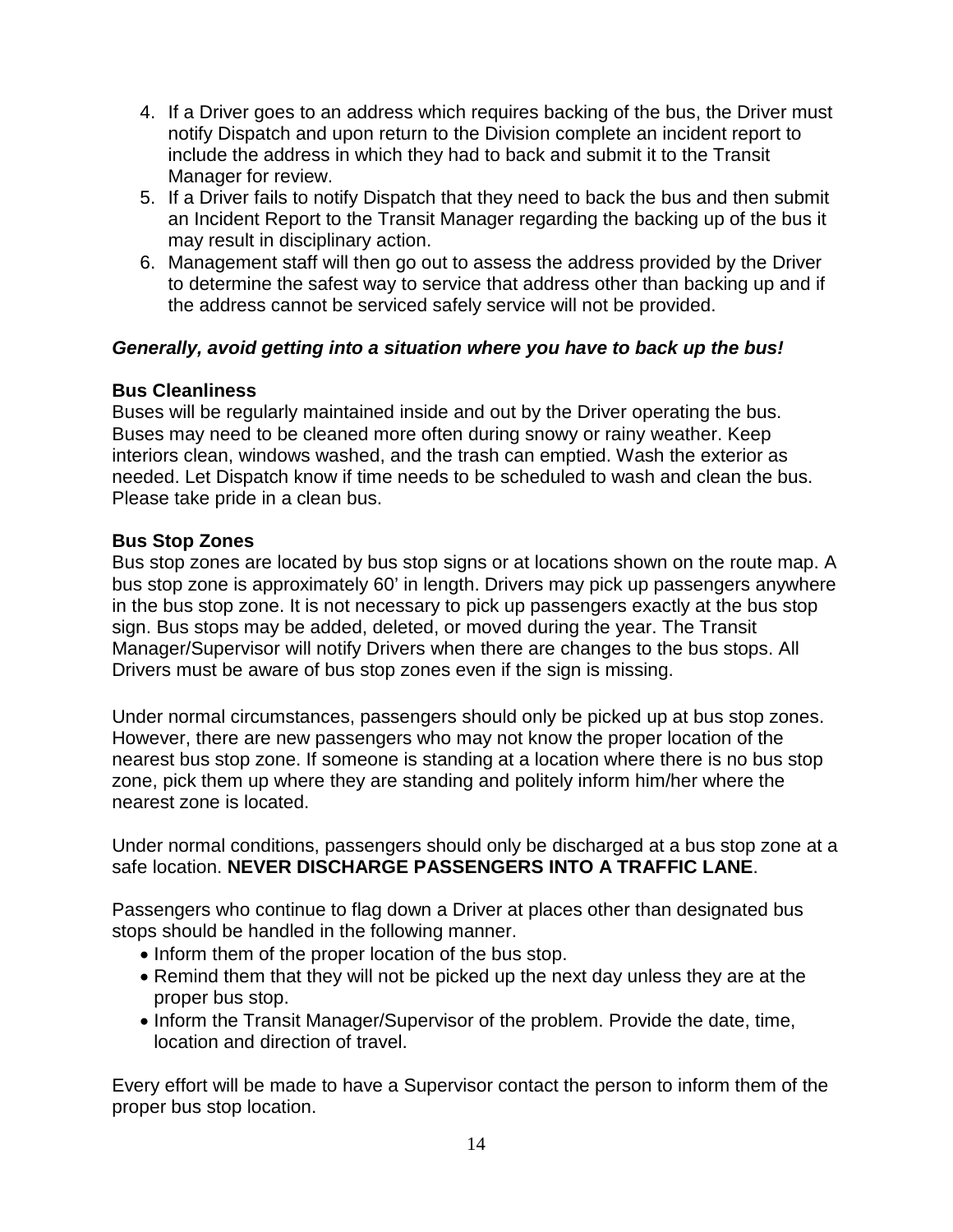## **Driver's Code of Conduct**

#### **General Statement**

This section contains the rules governing Driver conduct. All Rio Metro employees are expected to exercise courtesy and treat customers and co-workers with respect and dignity at all times. As employees of a public agency, each of us has the obligation to conduct ourselves in a manner befitting the public's trust. A violation of any part of these rules and/or failure to exercise good judgment may result in disciplinary action appropriate to the nature of the offense.

#### **Conduct While on Duty**

RMRTD Drivers will:

- Conduct themselves in a courteous manner at all times.
- Drop off passengers in a safe location and manner.
- Ensure that seatbelts are worn by every bus occupant (including Drivers and passengers) at all times while the bus is in motion.
- Assist passengers as needed to/from their destinations and on/off the bus.
- Not be required to carry groceries or other packages/objects for passengers. (Exceptions may apply for individuals with visual or mobility impairments)
- Allow passengers to board with 5 plastic bags of groceries or 4 paper bags during shopping days.
- Prohibit themselves and passengers from using profane language or behavior.
- Not allow pets, except for service animals.
- Not accept tips or gratuities of any kind.

#### **Alcoholic Beverages**

The consumption of alcoholic beverages by Drivers is prohibited while on duty and eight (8) hours prior to reporting for a shift. Federal guidelines for alcohol use are strictly enforced for all members of the transportation team.

#### **Narcotic Drugs/Over-the-Counter Drugs**

The consumption/use of narcotic drugs, prescribed narcotic drugs or over-the-counter drugs which may cause drowsiness, euphoria, induce or prevent sleep, or otherwise dull the senses or reduce reaction time are prohibited while on duty and within (8) hours prior to reporting for a shift. Federal guidelines for drug use will be strictly followed.

#### **Possession of Weapons**

While on RMRTD property, the possession of any firearm, lockable blade knife, taser, pepper spray, mace or any other device classified as a weapon is prohibited.

#### **Smoking in Vehicles**

Smoking is prohibited on/in all RMRTD vehicles, whether in or out of service, moving, or not moving. The smoking prohibition includes E-cigarettes or vapor producing device.

#### **Eating/Drinking in the Bus**

Eating and drinking while driving is prohibited and should set a good example for passengers.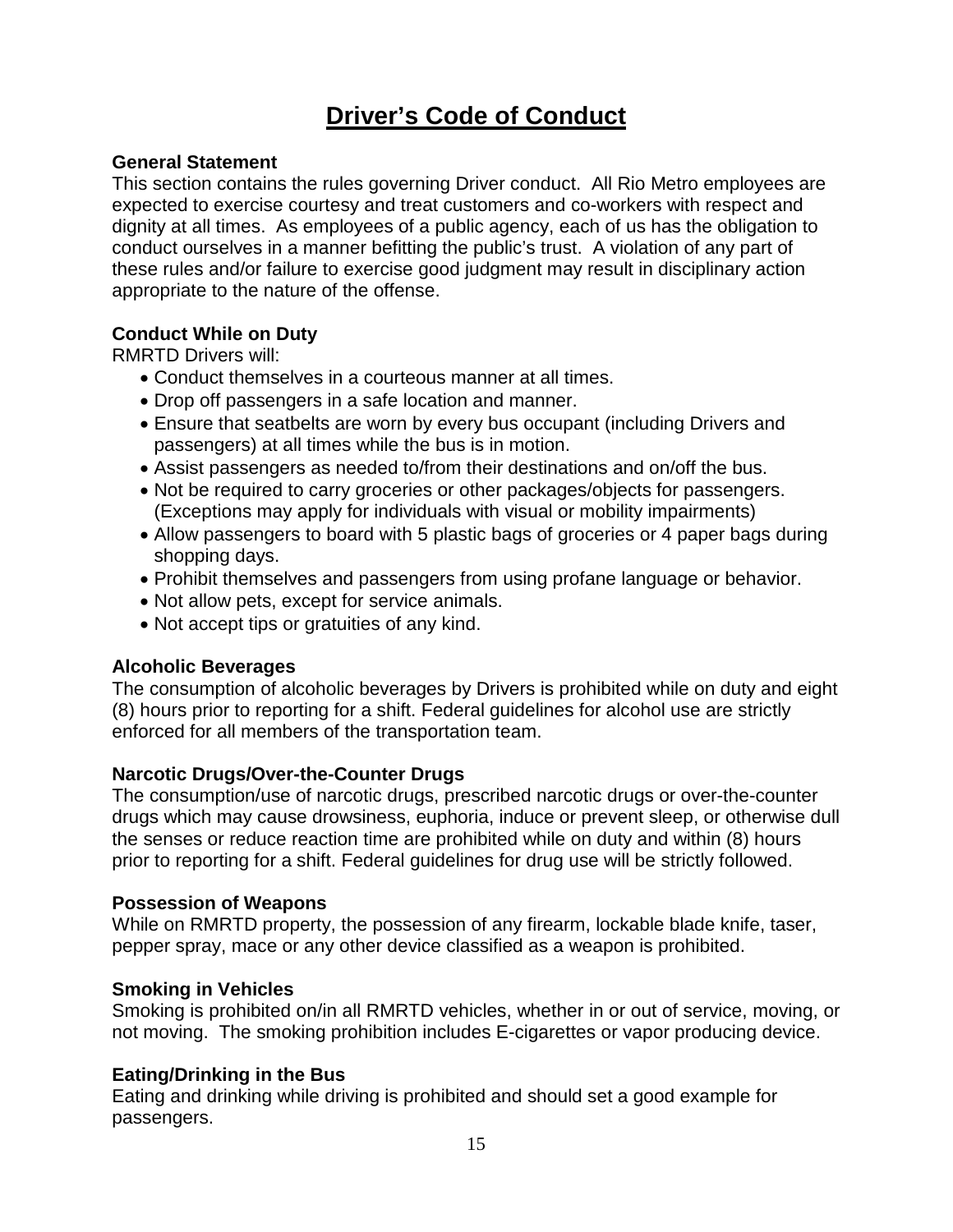### **Appearance**

#### **Reporting for Duty**

When reporting for duty, a Driver must appear neat, clean and orderly dressed regulation uniform, since they are the public representatives of RMRTD.

#### **Moustache, Beard or Sideburns**

A Driver's moustache, beard and side burns must be kept neatly trimmed and groomed.

#### **Personal Grooming**

Any personal grooming trait that could possibly impact safe driving, offend passengers, or jeopardize the comfort and safety of the public is forbidden.

## **Uniforms**

#### **Uniform Specifications**

A Driver must report to work in regulation uniform and must be in regulation uniform at all times while on duty. This includes reporting for weekday training. The Driver will be considered on duty from the time he/she reports for sign-on until sign-off at the end of his/her assignment. Failure to report for duty in regulation uniform will be considered not in compliance with this policy and may result in the driver being removed from service. *A Driver must not wear the uniform at any time or place that may bring discredit to Rio Metro (whether on or off duty).*

A Driver must purchase all uniform items from a RMRTD authorized uniform vendor. All other clothing or items worn are not considered regulation and are not authorized.

#### **Minimum Uniform**

The prescribed minimum uniform must be worn when on duty. Wearing partial uniforms will not be permitted. The minimum uniform is: uniform red shirt with RMRTD authorized patch on the right sleeve and uniform black shorts or trousers.

#### **Casual Friday**

A Driver may wear an approved vendor Casual Friday polo shirt and uniform shorts or jeans only on Friday. A Casual Friday shirt is a standard style, short-sleeved polo shirt in red, medium blue, light green or white. A Casual Friday shirt must bear a RMRTD authorized patch on the right sleeve.

#### **Shorts (Cargo Shorts)**

Uniform shorts may only be worn from Memorial Day until October 31st. Cargo shorts are black, with cargo pockets on center of side seams. When wearing shorts, a Driver must wear socks with shoes or boots and socks are to be worn no higher than midcalf. If a Driver wears boots with the shorts, the top of the boots must not be more than 1 inch above the ankle. *The length and fit of the shorts must not be altered in any way, with the exception of the waist. The pockets must not be shortened.*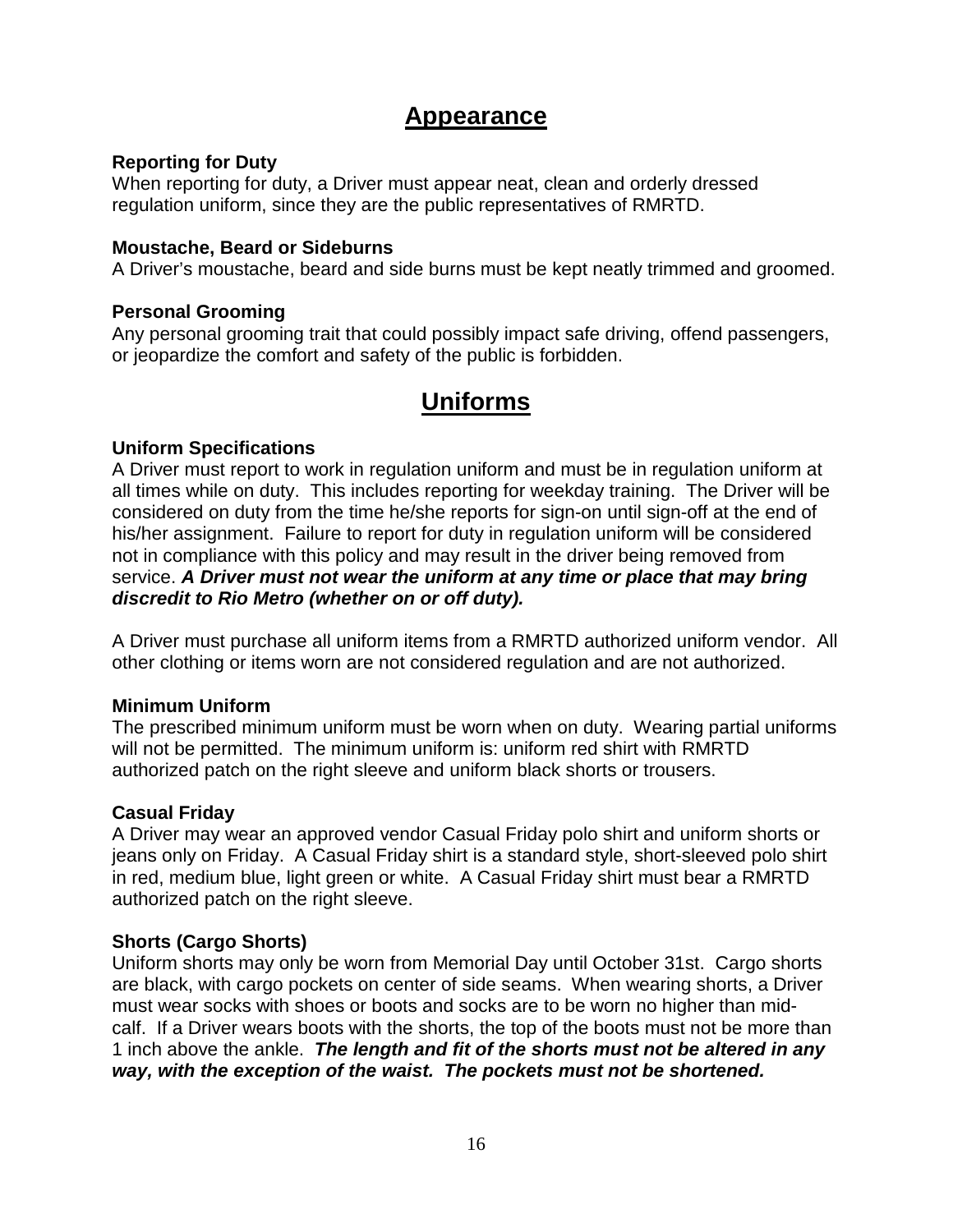## **Driver/Customer Relations**

#### **Passenger Relations**

It is extremely important that Drivers maintain a good relation with passengers at all times. There are three basic principles of passenger relations:

- Provide reliable and efficient service
- Be courteous, patient, and professional at all times
- Avoid arguments

Drivers are expected to have knowledge of the transit system. It is very important that the Driver answer respectfully, correctly, and courteously on any route or schedule request made by passengers. If a Driver cannot answer a question, the Transit Office will be called for assistance.

#### **Assisting Passengers**

If a Driver is unsure whether or not a passenger requires assistance, the safest and least embarrassing way to broach the subject may be to simply ask the passenger "Can I be of assistance?," or "How can I help?"

#### **Fixed Route Stop Announcements**

The Americans with Disabilities Act (ADA) of 1990 requires public transit agencies to provide on-board bus stop and bus stop transfer information. Drivers are to use the interior public address (PA) speaker for the below required fixed-route bus stop announcements:

- Stops associated with major intersections
- Stops associated with major destination points
- Stops associated with transfer points to other fixed routes or stops served by more than one route
- Any stop when requested by an individual with a disability
- At sufficient intervals along a route to permit individuals with visual disabilities to be oriented to their location
- At bus stops served by more than one route or transportation provider, Rio Metro Drivers are to use the exterior public address (PA) speaker (if equipped with external speaker) or in a loud clear voice announce the stop name, route number and destination (direction of travel) when the bus stops and the doors open. This announcement will assist those individuals with a visual impairment or other disability already on the bus or waiting at the bus stop to identify the stop and route to ensure proper loading or unloading.

Rio Metro Drivers are responsible for making verbal bus stop announcements, either using the public address (PA) system or by voice should the vehicle not be equipped with such a system or should the system malfunction.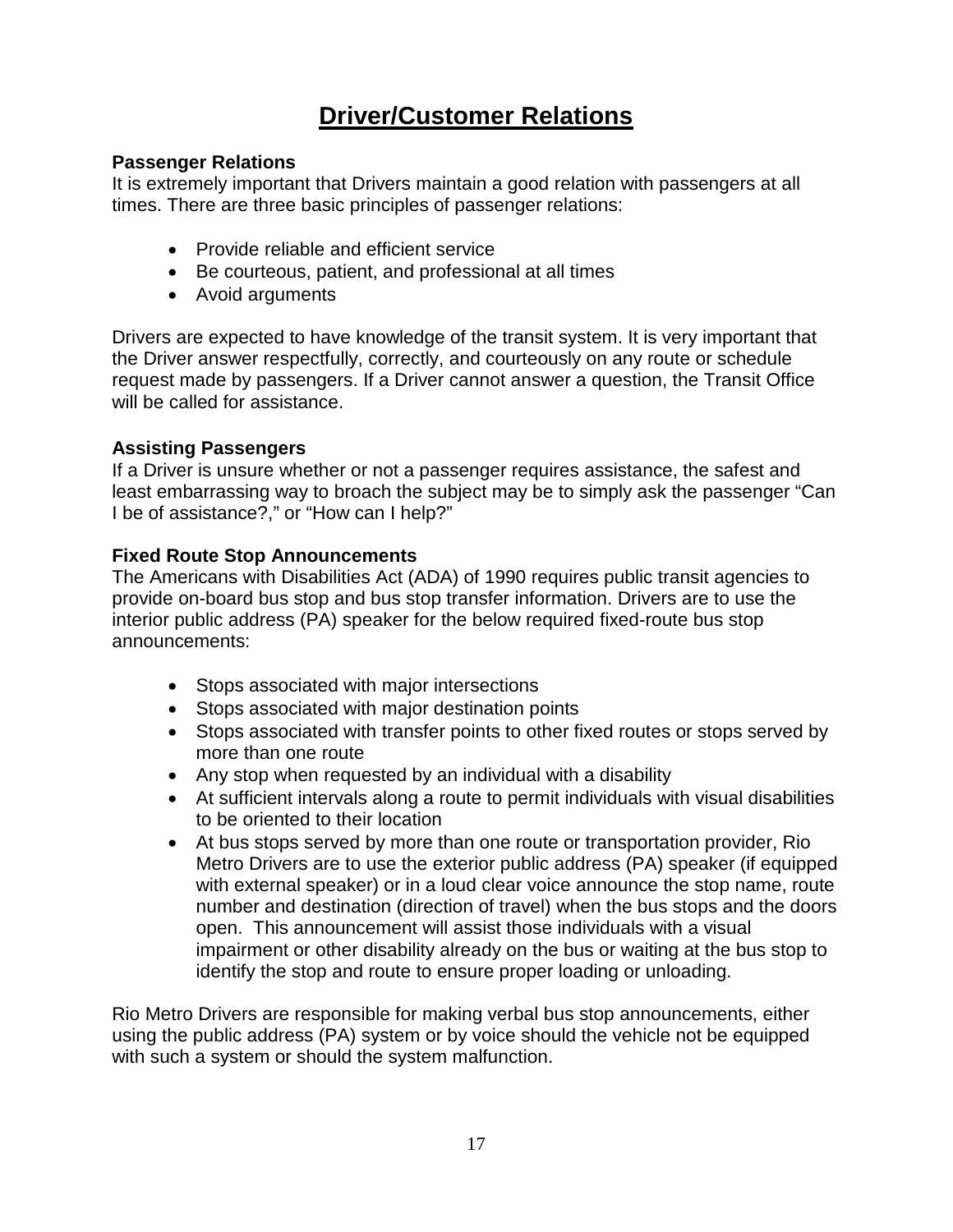#### **Conversation**

Drivers are required to answer questions asked by the public and to be conversant as to changes and schedules relative to the route. No other conversation should be taking place while the Driver is driving. If dialogue between the Driver and a passenger needs to take place while the bus is in motion, it should be kept to a minimum.

#### **Ejection of Passengers**

When the conduct of a passenger is dangerous, disruptive or grossly offensive, the Driver shall request the passenger to stop this behavior. If the disruptive behavior occurs at the trip's point of origin the passenger will not be allowed to board the bus. If the disruptive behavior is in transit and the passenger does not abide by the Driver's verbal request to stop the behavior, the passenger will be transported to the trip's point of origin or to the drop-off location, whichever is closer. If the conduct of such passenger requires their removal from the bus, the Driver will contact Dispatch to assess the situation and determine whether law enforcement should be sent to the bus' location. Dispatch will also notify the Transit Manager/Supervisor of the situation.

#### **Seatbelt Requirements**

Seatbelts must be worn by ALL passengers (including the Driver) while the bus is in motion. Passengers who refuse to wear their seatbelts will not be permitted to travel on RMRTD equipment. Once the bus is underway, the Driver is not responsible to ensure that seatbelts remain attached. However, if a passenger removes their seatbelt while the bus is underway, they will receive a warning from the Driver. Passengers who continue to remove their seatbelts while the bus is underway will not be permitted to travel on RMRTD equipment.

#### **Eating/Drinking in the Bus**

Passengers are not allowed to eat or drink on the bus. No glass containers are allowed on the buses.

#### **Smoking in Vehicles**

Smoking is prohibited on/in all RMRTD vehicles, whether in or out of service, moving, or not moving. The smoking prohibition includes E-cigarettes or vapor producing devices.

#### **Possession of Weapons**

Persons in possession of any firearm, lockable blade knife, taser, pepper spray, mace or any other device classified as a weapon is prohibited from riding in any RMRTD vehicle.

#### **Explosive and Flammable Materials**

Persons having in their possession explosive or highly flammable materials/articles, or substances of an objectionable nature shall not be allowed to ride on the bus. Diplomacy and tact MUST prevail when enforcing this regulation.

#### **Oxygen Bottles**

Unless special approval is received from Rio Metro management prior to the passenger's travel date, only one oxygen bottle may be transported per oxygen dependent passenger. The ADA provides that transportation service must be provided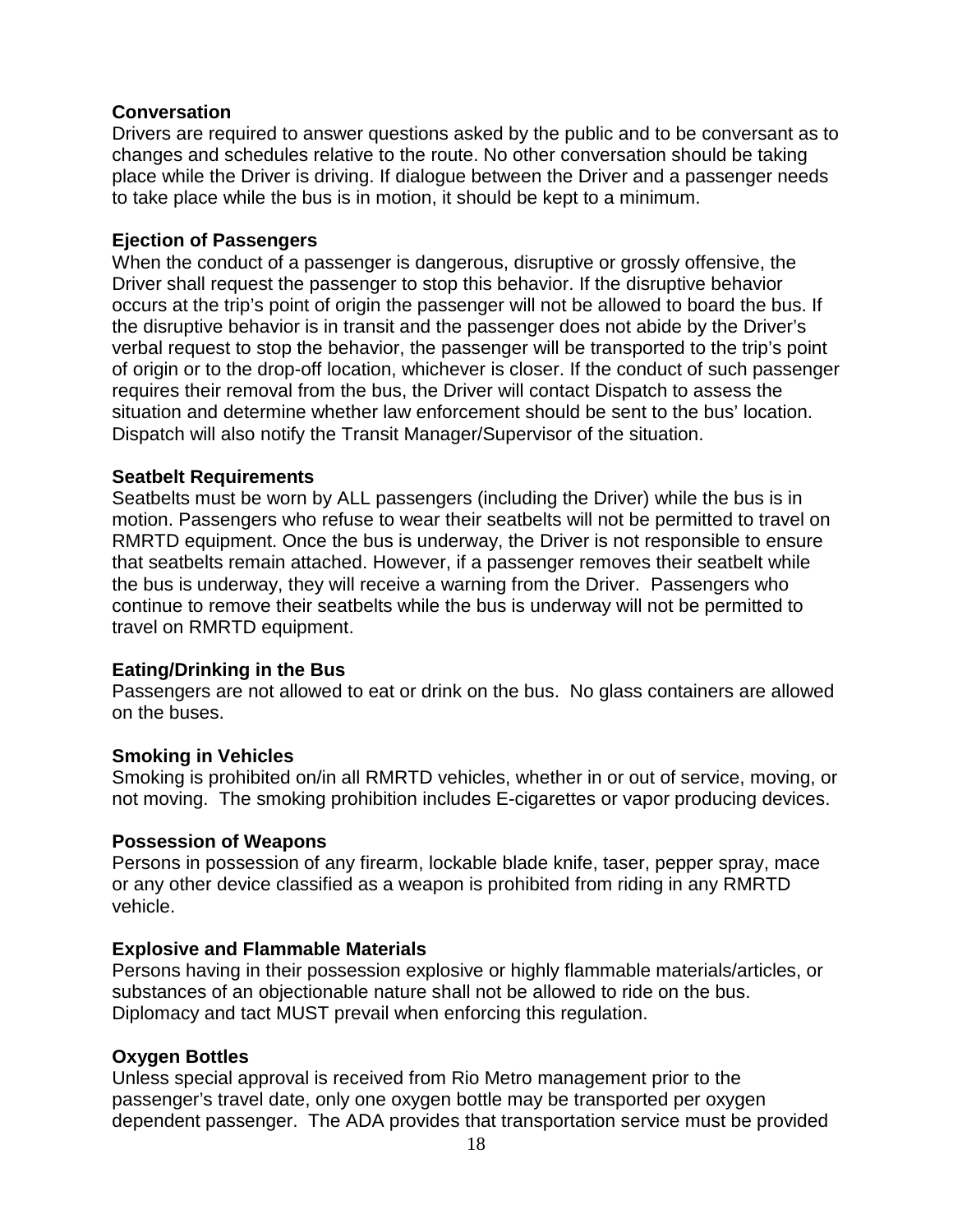to a rider who needs to bring along an oxygen bottle. For safety reasons, it is the policy of Rio Metro to require the rider to maintain control of the oxygen bottle. If the rider cannot pull an oxygen bottle cart or carry or maintain control of the bottle by themselves, if assistance is needed, it is recommended that the rider bring someone to assist them to perform those functions. When choosing to ride public transportation, it is the responsibility of the rider to select an oxygen bottle size they can manage. If a wheelchair has an oxygen bottle securement attachment, it must be used to prevent the oxygen bottle from becoming a projectile in an accident. Oxygen bottles must be secured so they do not move during transport. Rio Metro does not transport any medical apparatuses including gurneys.

#### **Reasonable Modification/Accommodation**

It is Rio Metro Regional Transit District's (Rio Metro) policy to make reasonable modifications to its policies, practices, or procedures when requested to do so by individuals with disabilities when such accommodations are necessary to avoid discrimination on the basis of disability. The effective date of this policy is July 13, 2015.

Requests for accommodations will be considered on a case-by-case basis. In determining whether to grant a requested modification, Rio Metro will be guided by the provisions of United States Department of Transportation at 49 CFR Appendix E to Part 37.169.

Requests for modifications of Rio Metro's policies, practices, or procedures to accommodate an individual with a disability may be made either in advance or at the time of the transportation service. Rio Metro is best able to address and accommodate a request when customers make their requests for modifications in advance.

When a request for modification cannot practicably be made and determined in advance, the customer may make a request on the same day, at the time of, or during service to the Driver. The following is the process for requesting a reasonable modification:

- The customer needs to provide a detailed description of what accommodation is required and why it is necessary in order to use the service.
- Drivers may grant a request if such request is reasonable and meets the requirements of the Agency's policy.
- If a Driver is unsure if the request can be granted or declined, she/he is required to consult with Dispatch to receive direction.
- Requests may be denied on the following grounds:
	- o Granting the request would fundamentally alter the nature of Rio Metro's service, programs, or activities;
	- o Granting the request could create a direct threat to the health or safety of the requestor or others;
	- o Granting the request would create an undue financial or administrative burden for the Agency; or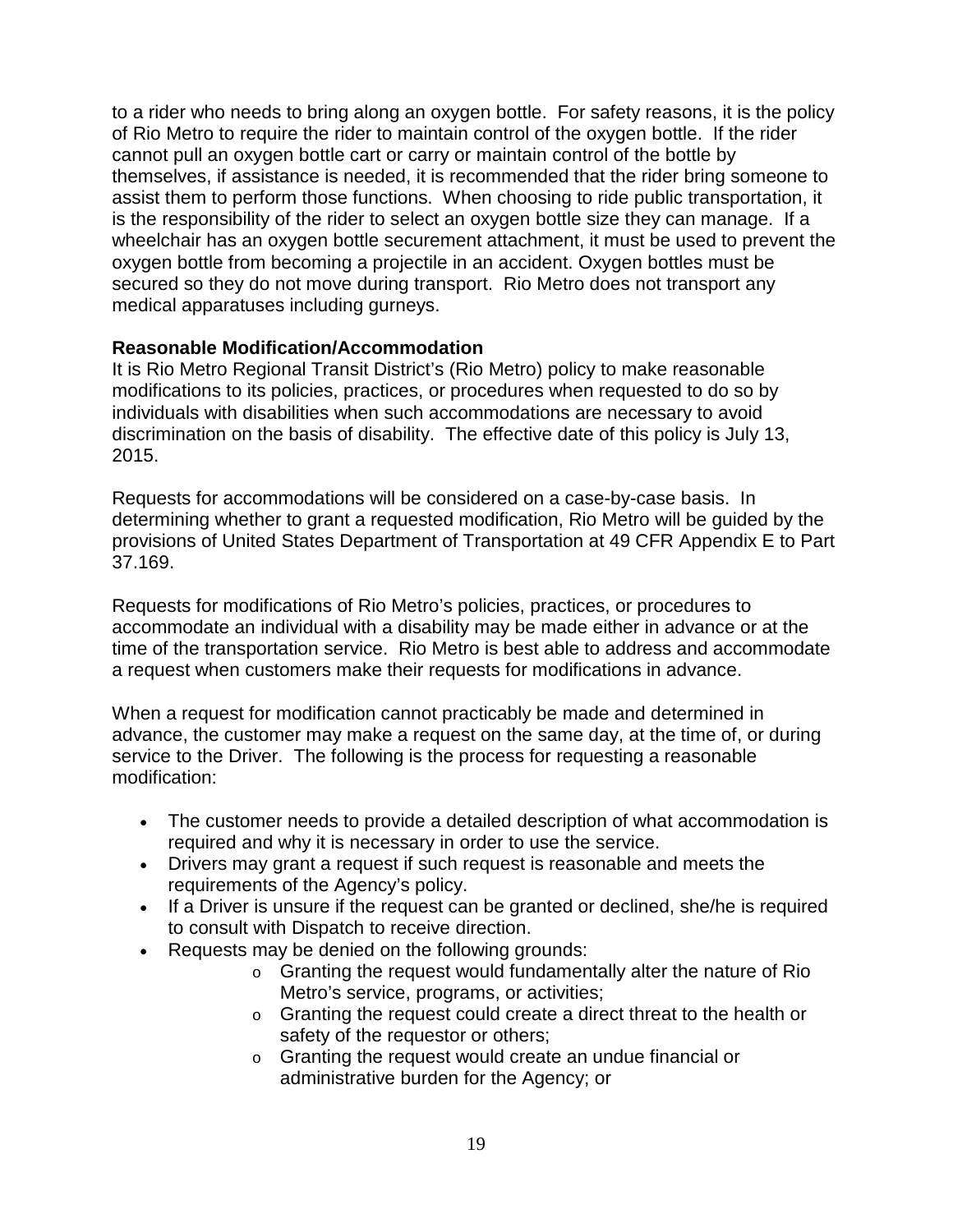o Without such modification, the individual with a disability is otherwise able to fully use Rio Metro's services, programs, or activities for their intended purpose.

#### **Service Animals / Animals on the Bus**

The only animals allowed inside of RMRTD vehicles will be those identified as service animals. The ADA defines a service animal as any guide dog, signal dog or other animal individually trained to provide assistance to an individual with a disability. Drivers may ask to confirm that an animal is a service animal, but should avoid any other questions about the animal. Passengers are responsible for the care and supervision of their service animal while on board. The animal must be on a leash or in a container, and remain under the passengers control and behave appropriately. The animal must remain at the passenger's feet or on their lap. The animal may not occupy a vehicle seat. The animal must not be aggressive toward people or other animals. The passenger is responsible for any damage or soiling caused by the animal. The Rio Metro Driver may exclude or require the owner to remove any service animal if the service animal displays disruptive, vicious, or aggressive behavior or constitutes a direct threat to the health or safety of others. In the alternate, a Rio Metro Driver may require any disabled passenger who does not comply with this policy to disembark the vehicle, or leave a transit facility, and may transport the passenger and their service animal to their destination separately.

#### **Accessibility Devices**

Rio Metro Drivers shall make use of all accessibility devices provided on each vehicle. Such devices include, but are not limited to: the wheelchair lift, wheelchair ties downs and securement systems, seat belts for all passengers, a public address system, and electronic signage identifying the bus and its route. The use of ramps or lifts by any passenger will be provided upon request. Ramps and lifts will be deployed at any stop, provided it is safe to do so. Additionally, Drivers shall request that persons sitting in priority seating vacate those seats when a passenger with a disability needs to use them. Adequate time will be allowed for individuals with disabilities to board and disembark the bus. *If the lift or ramp fails on a route Rio Metro will provide alternate service to the passenger within 30 minutes.*

#### **Mobility Devices / Segways**

Customers with a disability using a Segway as a mobility device are to be accommodated on Rio Metro buses.

Operators are to accept any form of authorized identification indicating that the customer has a disability (e.g. Medicare card, ABQ Ride Honored Citizen Card, ABQ Ride Sun Van Paratransit ID card, Santa Fe Ride Card or Santa Fe Trails Half Fare Card, Disabled Veteran's ID card or disability parking placard). *If an individual is unable to provide documentation at the time of the trip allow the customer to ride and inform them that they will be transported this time; however they will need to provide the documentation the next time.*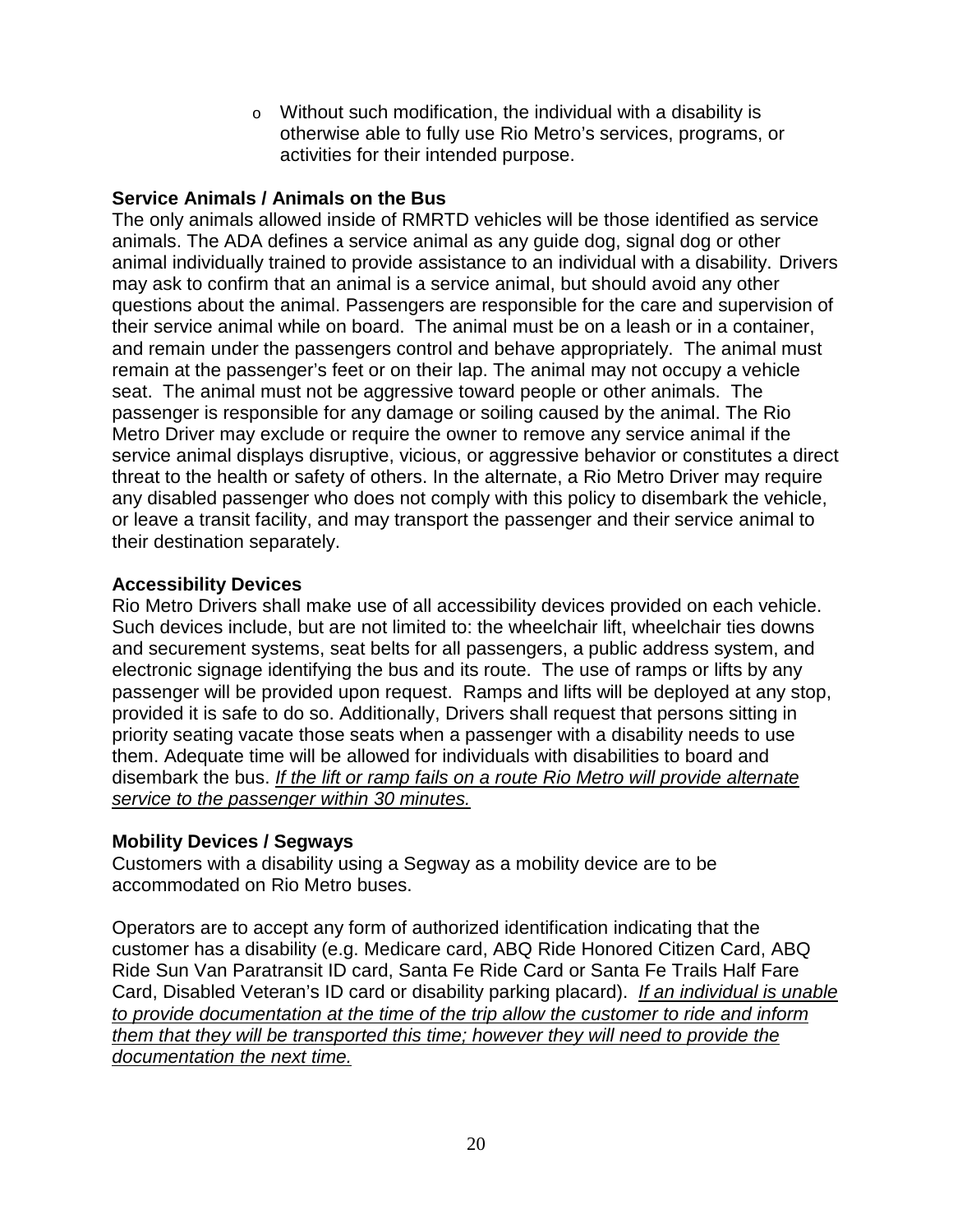Customers using a Segway must maneuver it onto the lift without the assistance from the Driver and it must be secured in the wheelchair securement area and nowhere else.

Drivers will assist with securing the Segway or removing the securement devices if needed or requested by the customer. The Segway may be "on" but either standby or walking mode when being maneuvered onto the bus lift. The customer may accompany the Segway on the lift but may not ride it while the lift is moving. The Segway must be in the "off" position during this time and remain off. When using a ramp to board a low floor bus, the customer may push or pull the Segway onto the bus. The Segway must be turned off and remain off once the customer reaches the securement area.

Use a minimum of four straps to secure a Segway. Place the straps around the best securement location for the Segway. When secured, the Segway should not move more than two inches in any direction. Once secured, the Segway will remain in the "off" position.

It is recommended that the customer sit in the closest available seat to the Segway.



## See Segway securement illustration below:

Customers attempting to board with a Segway under the influence of intoxicating substances including alcohol and/or drugs will not be permitted to board

#### **Mobility Devices / Wheelchairs**

Mobility devices / wheelchairs shall be transported providing the lift and vehicle can physically accommodate them. All mobility devices / wheelchairs will be properly secured when transported. A mobility aid is any class of three or more wheeled device that is usable indoors and designed for and used by individuals with mobility impairments. The device may be operated manually or powered. Mobility devices that pose a legitimate safety issue shall not be transported. Legitimate safety concerns include any device that by its design exceeds the mobility device's available space on the vehicle, impedes movement in the aisle of the vehicle, presents a safety hazard to the user, Driver, or other passengers while the vehicle is in motion, is a wheelchair of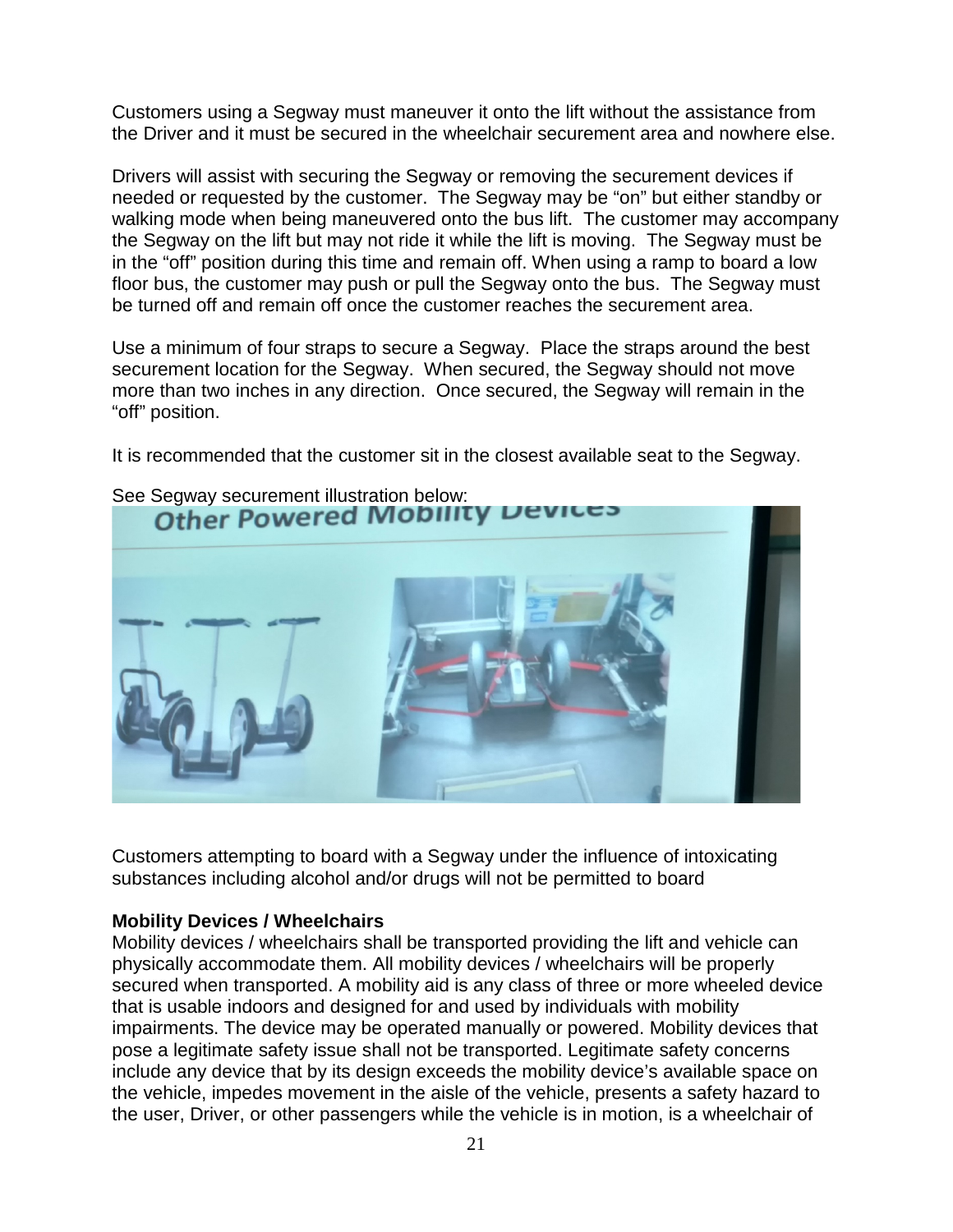such size that it would block an aisle; however, it explicitly does not include circumstances under which a Driver may find it difficult or impossible to secure a passenger's wheelchair to its satisfaction.

- Devices / wheelchairs must be tied down securely in four locations with the approved safety straps.
- Unoccupied devices must also be tied down with four straps.
- ALL Sure-Lock safety strap retractor units must be picked up and stowed away after EACH use.
- Bus-equipped seatbelts must be worn by all passengers. Seatbelts must be worn as designed and configured by the manufacturer. If a lap and shoulder system is supplied by the manufacturer, the system must be worn in its entirety and not "piece meal."
- When assisting a passenger in putting on their seatbelt, make sure the back of your hand faces their body as you maneuver the belt into place. This avoids any possibility of a sense of "groping" that a passenger may feel if the Driver works with the palm of their hand facing their self.
- Make sure that the wheelchair lift is lowered onto level ground to avoid damage.
- Flashers should be used when the bus is not moving, and when loading/unloading wheelchairs.
- Drivers should park in designated loading zones.
- Once the device / wheelchair is in the bus the device should be secured, the lift should be retracted, and the passenger seatbelts should be applied. If equipped, a seatbelt built into the wheelchair / device is not for vehicular transport, but only to secure the rider into the wheelchair/ device. The seatbelt provided by the wheelchair/device manufacturer must be applied. If the passenger refuses to have the device / wheelchair secured, or to wear the manufacturer's seatbelt, the passenger will not be permitted to be transported on the vehicle. Passengers in scooters that are able to transfer to a standard bus seat should be encouraged to do so, due to the greater level of safety involved in sitting in a bus seat.

#### **Wheelchair Lifts: Loading a Mobility Device / Wheelchair**

- Drivers should ensure that the lifting area is safe and control passengers or pedestrians from entering the lift operation area.
- Lift should be lowered onto a level surface. If the lift is not completely lowered, it will not lift normally, causing the Driver to manually pump the lift to raise it into the bus.
- Load device / wheelchair onto the platform. It is preferable to back the device / wheelchair onto the loading platform, making it easier for the Driver to release the device / wheelchair brakes and pull the passenger into the bus using the push handles on the device / wheelchair. Passengers may be loaded facing the bus if they have trouble backing onto the lift platform, at their request. Heavy motorized devices / wheelchairs must be backed onto the platform so that the heavy batteries are closer to the bus, thus improving the leverage of the lift and ensuring safe operation. The normal operation will be to back the passenger onto the lift when loading, and face them outward when unloading.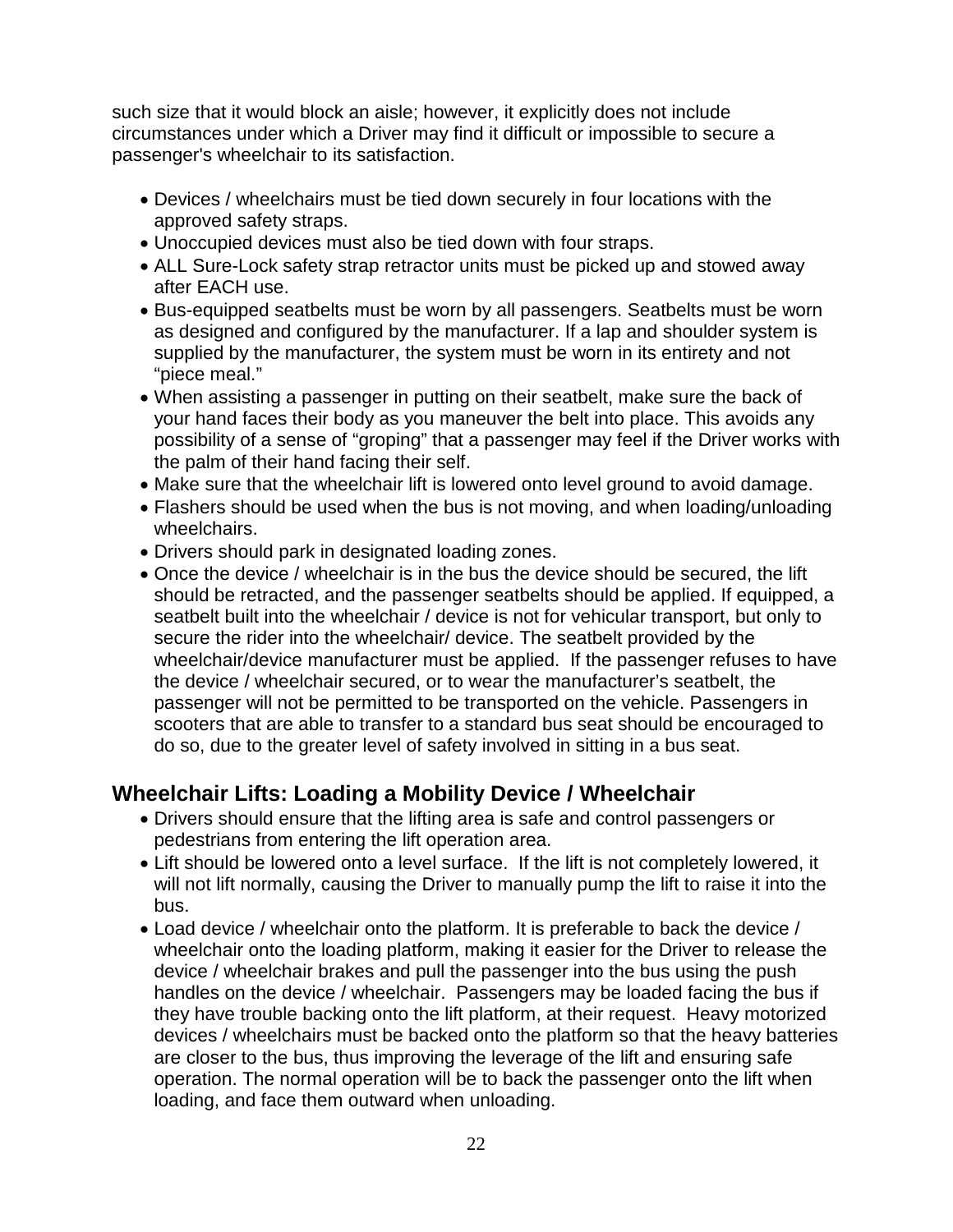- Once the device / wheelchair has been loaded onto the platform, the Driver should ensure that the device / wheelchair is centered on the lift. The device / wheelchair should have its brakes applied, and, if a power wheelchair, ask the passenger to turn the device / wheelchair power OFF. Drivers will assist in powering off the device / wheelchair if necessary. Powering the device / wheelchair OFF ensures that no accidental movement will occur while the lifting operation is in progress, which could cause the passenger to fall from the lift. It is suggested that the passenger grasp the yellow wheelchair lift grab handles while on the lift. Ask the passenger if they are ready to be raised and then raise the lift.
- Raise the lift. In most cases, the passenger will ride alone on the lift. If a passenger is using a walker, or is unsteady or needs assistance, the Driver may ride up the lift with the passenger, if the total estimated weight of the two individuals is within the lifting capacity. If at any time during the lifting process the lift seems unstable, or seems to struggle with a heavy motorized device / wheelchair, lower the lift immediately and notify Dispatch.
- Drivers should enter the bus through the service entrance or from the lift platform.
- Release device / wheelchair brakes and manually move the standard device / wheelchair into the bus. If a power device / wheelchair, power up the device / wheelchair, and have passenger back it into the bus. Note that with power devices / wheelchairs there is normally a clutch device that will allow the device / wheelchair to freewheel should a malfunction occur and the device / wheelchair not power up.
- Once the device / wheelchair is in the bus, the device / wheelchair should be secured, the lift should be retracted, and the passenger seatbelt should be applied. If equipped, a seatbelt built into the device / wheelchair is not for vehicular transport, but only to secure the rider into the device / wheelchair. The seatbelt provided by the device / wheelchair securement manufacturer must be applied. If the passenger refuses to have the device / wheelchair secured, or refuses to wear the securement manufacturers' seatbelt, the passenger will not be permitted to be transported in the RMRTD vehicle. Passengers in scooters that are able to transfer to a standard bus seat should be encouraged to do so due to the greater level of safety that is offered by sitting in a bus seat.

#### **Wheelchair Lifts: Unloading a Mobility Device / Wheelchair**

- Open outside door and latch open. Ensure unloading area is level and safe. Keep passengers and pedestrians out of the area.
- Unfold lift to bus ground level. Ensure that the fold-up lift-flap has latched to prevent passenger from rolling off of the lift when loading.
- Re-enter the vehicle through the service door. Do not climb in through lift entrance.
- Remove passenger shoulder harness and seatbelt, unsecure device / wheelchair, and unlock device / wheelchair brakes.
- Manually roll the standard device / wheelchair onto the lift with passenger facing outward. For power devices /wheelchairs: release brakes, power up the device / wheelchair, and have passenger proceed to load onto lift. Passenger should load slowly and cautiously onto lift. If, in the judgment of the Driver, a passenger in a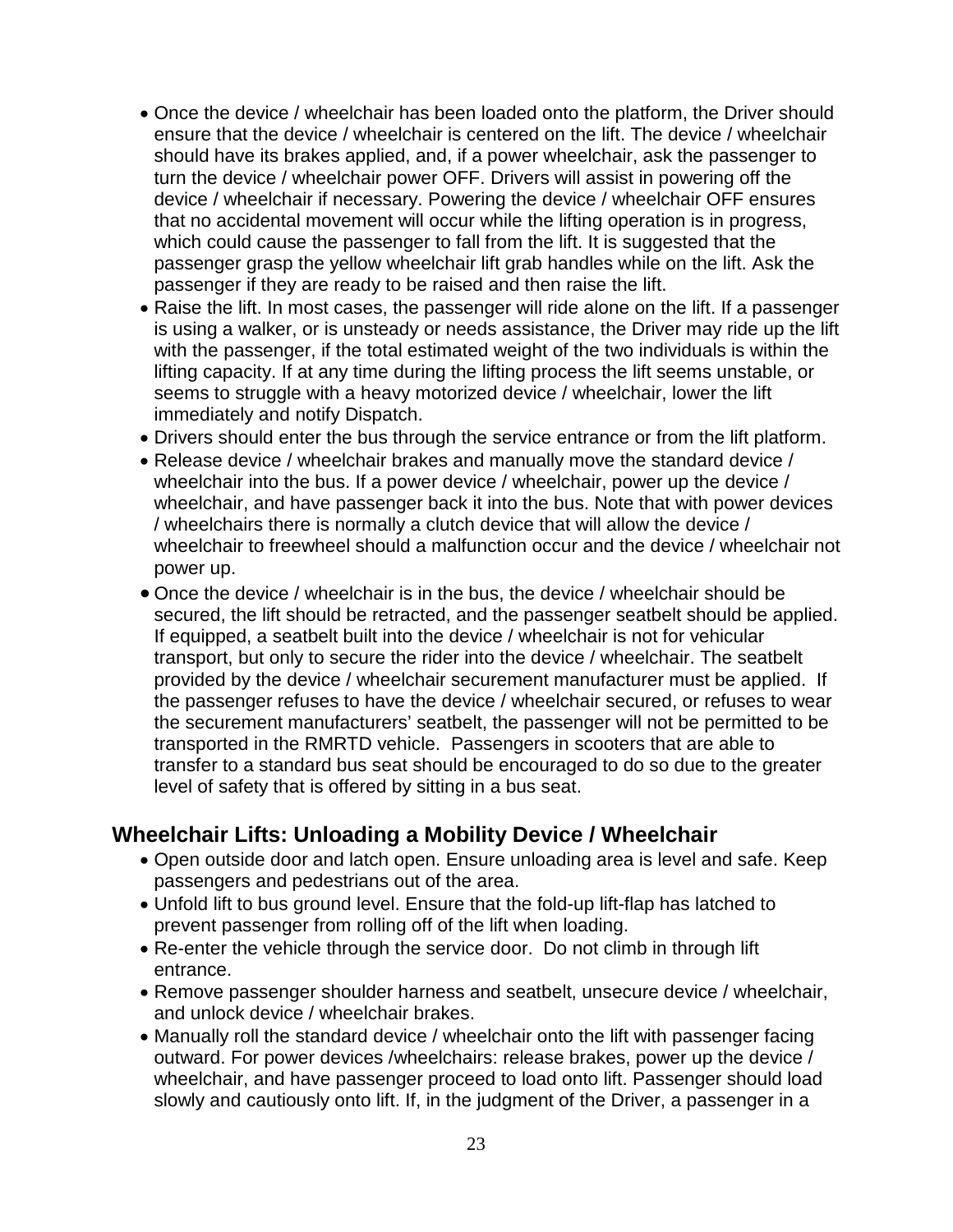power device / wheelchair does not have the manual dexterity to safely operate the device / wheelchair in the powered mode in the unloading process, the Driver should call Dispatch for instructions.

- Center the device / wheelchair on the lift, apply device / wheelchair brakes, power down power devices / wheelchairs, and encourage passenger to grasp yellow lift grab bars.
- The Driver should then exit the vehicle through the service entrance.
- With the Driver standing on the ground and controlling the unloading area, ask passenger if they are ready to be lowered, then lower device / wheelchair and occupant.
- Release device / wheelchair brakes, and push standard device / wheelchair off of platform. Power devices / wheelchairs may be powered up and driven off the lift, once at ground level.
- Normally the passenger will ride down alone on the lift. Drivers may accompany an unsteady passenger, at their discretion, as long as the lift capacity is not exceeded.
- After ensuring the passenger is unloaded safely, retract the lift and shut door.
- If unloading a passenger using the manual lift mode, turn the pump handle very slowly, so that the rate of descent is controlled and slow. *(The manual lift mode should only be used in an emergency situation as this device is not intended for daily use. Driver must report to Dispatch immediately any problems with the wheelchair lift.)*

## **Fares**

#### **Fare Box**

Drivers will clear the fare box tray at each stop or more frequently if required in order that it may be determined that those boarding the bus are depositing exact fare.

#### **Collection of Fares**

The appropriate fare of a passenger must be collected when the passenger boards the bus. If a passenger does not have the correct amount, the Driver can make a "judgment call" as to how to proceed. If it appears that the passenger cannot genuinely afford the fare, the fare will be waived and the passenger will be transported to his/her destination. If a Driver is in doubt on how to proceed, he/she should call Dispatch and receive direction from Dispatch and/or the Transit Manager/Supervisor.

#### **One Zone Fare Structure - EXACT FARE ONLY**

• Adult (ages 18 through 61) \$1.00 • Senior (ages 62 and up) \$0.50 • Mobility impaired \$0.50 • Youth (ages 10 through 17) \$0.50 • Student (any age w/valid student ID) \$0.50 • Children (ages 9 and under) Free

*Note: Children under the age of 10 must be accompanied by an adult.*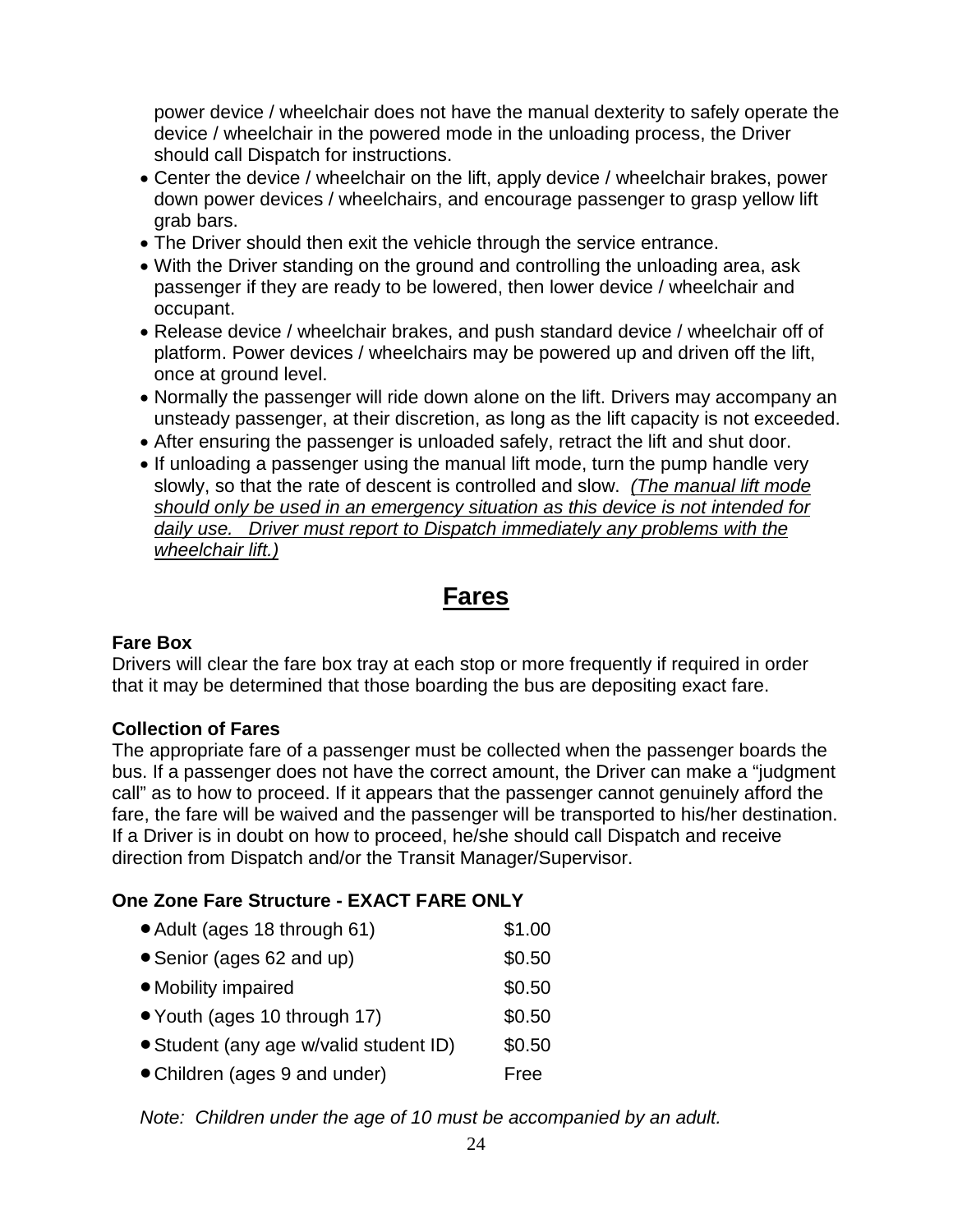#### **Securing Fare Media**

Drivers must keep all fare media cards on their person at all times to ensure proper control of them. Driver is responsible for any lost cards. In the event fare media is stolen the Driver must notify Dispatch immediately so Dispatch can contact law enforcement to file a police report.

## **Communications**

#### **Proper Radio Procedures**

Drivers must use RMRTD 10-codes when using the two-way radio. Notify Dispatch immediately of any incidents, accidents, passenger issues, or other concerns.

RMRTD is the licensee of the radio system and is responsible for the system to be operated in accordance with FCC rules and regulations. Drivers are expected to exercise good judgment and be courteous and cooperative in their daily use of the system. All Drivers should initiate and answer radio transmissions in a professional manner. **Communication should be limited to business purposes only.**

Should an emergency occur Drivers must use plain language in communicating over the radio and should not use the10-codes. In the event of a security emergency, Drivers should use the following phrase to let Dispatch know, secretly, that there is a problem on the bus: "I forgot to punch in Saturday." If Dispatch hears this phrase, they will immediately call 911 and send law enforcement to the Driver's location.

## **Security Procedures**

#### **Security Principles**

These tips and guidelines are designed to help the Driver maintain order and promote safety in their vehicle.

- *Most disputes arise out of a misunderstanding and the way a passenger is addressed by the Driver. --* The passenger may be unaware of the procedures for riding the bus. Because they may truly not know what to do, it is necessary to give the passenger the benefit of the doubt and assume they really don't know. Address them calmly, respectfully, and in a relaxed manner. This means that the Driver must be tolerant and patient, and explain the proper procedure without being irritated, aloof, or acting in a rude manner.
- *Passengers will resist being told what to do. --* Rather than telling a passenger to do something, phrase the request in the form of a choice, or question. "This fare card is used up, do you have another one?" Let the passenger make the next move. Asking questions is far less provocative than telling or commanding.
- **Passengers will "test" Drivers.** It is important for Drivers to keep control of themselves. Some passengers will test the Driver to see if they can get away with something. It is important, when being tested, to stay in control, to be consistent, and to respond without losing patience.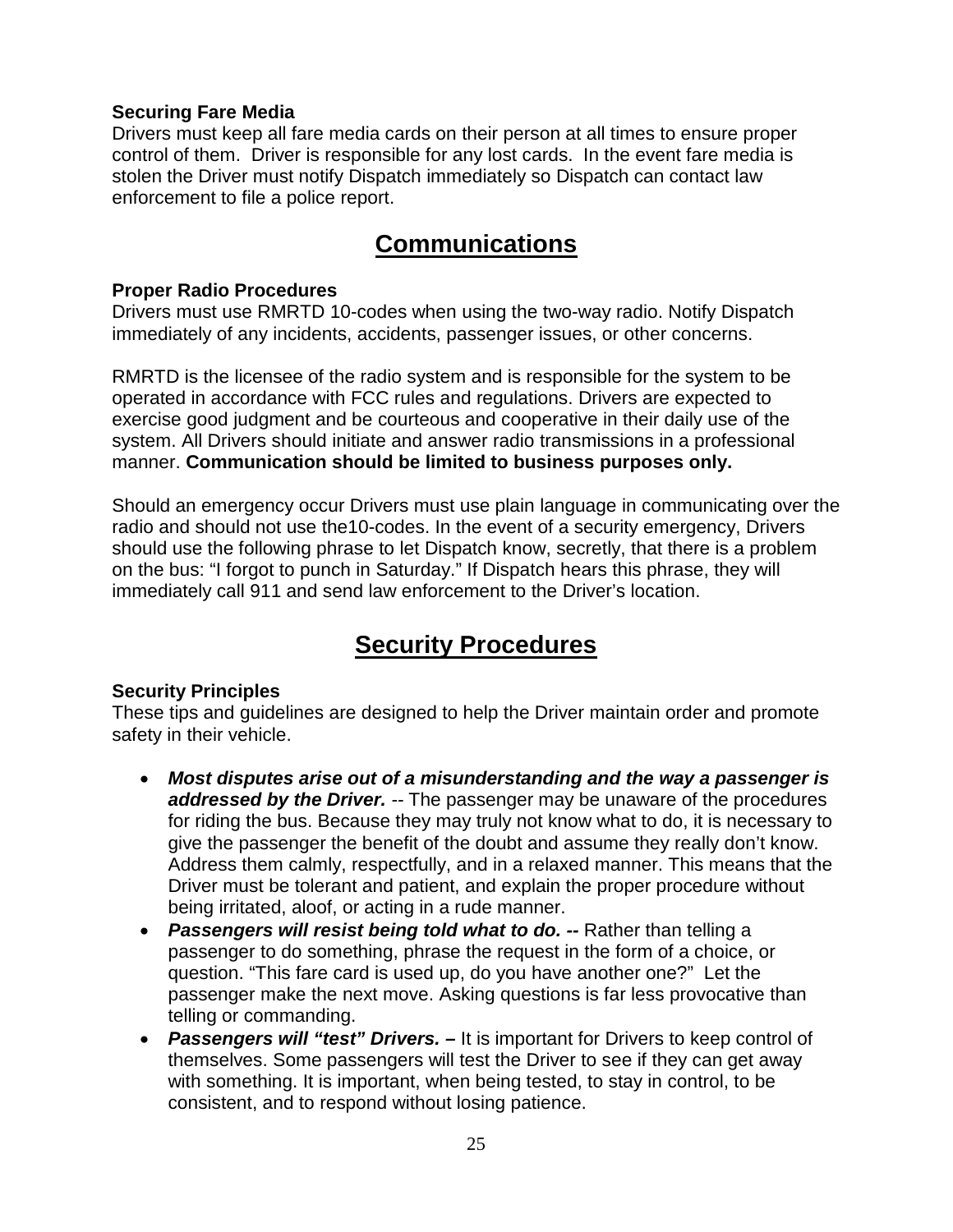- *A trapped passenger is a dangerous passenger. --* In a dispute, make sure the door is open. The objective is to maintain order and protect passengers, not apprehend offenders. If the door is closed, the passenger may get violent in an effort to get out. Do not close the door on a fleeing passenger as this could lead to violence. Try to notice any identifying characteristics if the passenger is unknown.
- *Security is maintained through consistency. --* If one passenger cannot eat on the bus, then all passengers cannot eat on the bus. Most people will go along with a rule if they think it is fair. Consistent and uniform application of all rules and regulations is fair to all of the passengers.

#### **Suspicious Packages**

*Do not use a cell phone or key a radio within 300 feet of a suspicious package, as it may cause it to detonate.*

Drivers should check the interior and exterior of their bus for suspicious packages during the pre-trip inspection, periodically during service hours, and during the post-trip inspection. Report any suspicious packages immediately to Dispatch so that Law enforcement may respond. In the event a suspicious package is found, evacuate the bus and keep passengers away from the vehicle until law enforcement respond and declare the area "all clear." Acts of terrorism can happen anywhere. Don't be complacent – it can happen here.

#### **Suspicious Passengers**

All passengers using Demand Response service must appear on the Driver's schedule. If a passenger does not appear on the demand response schedule, notify Dispatch immediately. Demand Response Drivers provide curb to curb or door to door service, and must never enter private residences, except in the case of an emergency. When arriving at a stop, if a Driver is met with suspicious circumstances, suspicious persons, or what appears to be a hostile situation, the Driver should bypass the stop and radio in to Dispatch. Control of the situation may be lost after a suspicious or hostile person has boarded the bus.

#### **Transit Watch**

Transit Watch is a nation-wide program that enlists the eyes and ears of professional Drivers in reporting suspicious activity to combat terrorism and crime. Relay any suspicious activity to Dispatch so that law enforcement may be notified.

## **Emergency Procedures**

#### **General Statement**

This section outlines procedures Drivers are to follow in order to protect themselves, customers and RMRTD equipment which may require evacuation in the event of the following:

• **Fire or Danger of Fire (smoke)**: The bus shall be stopped and evacuated immediately if any portion of it is on fire, or if smoke is filling the inside of the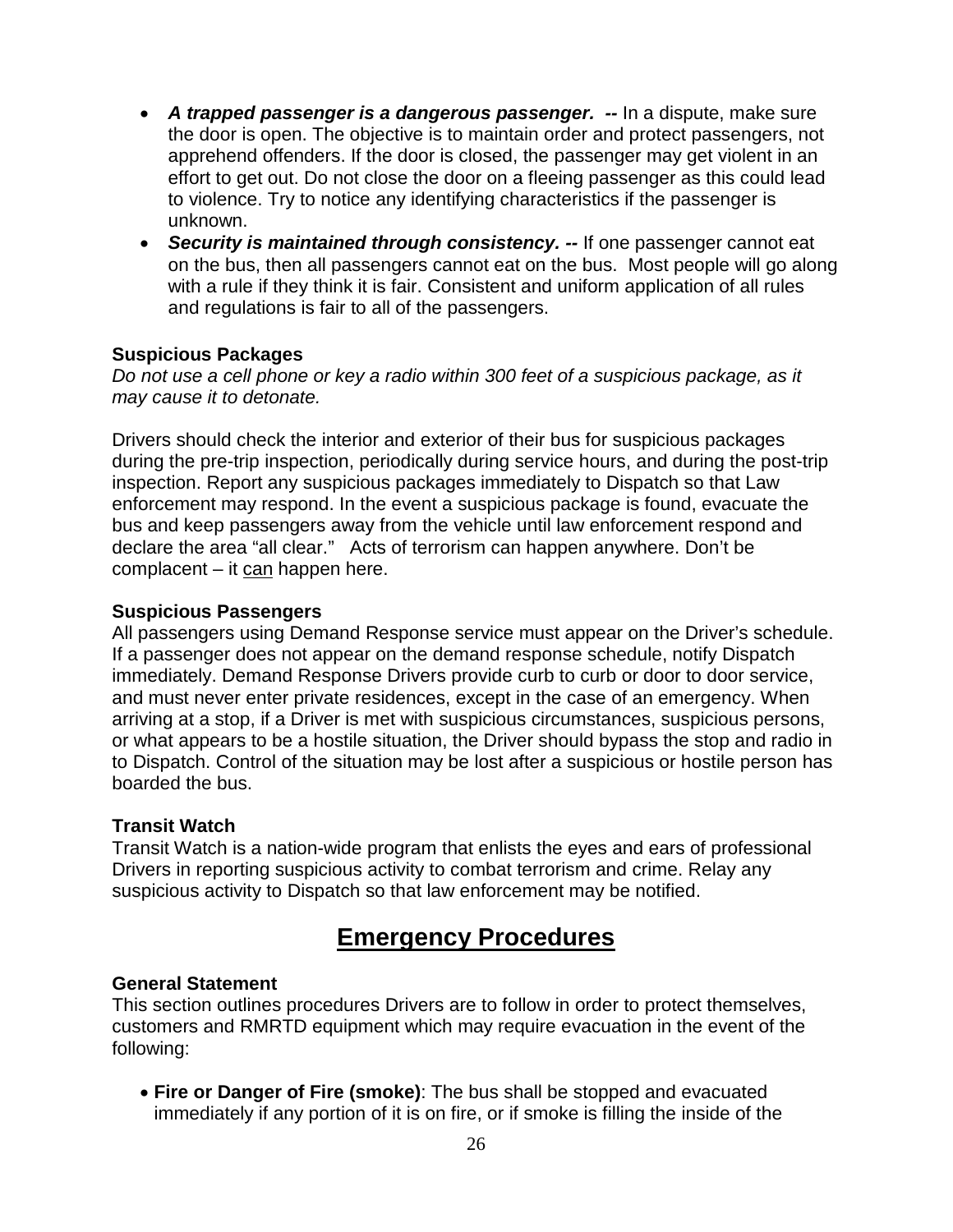vehicle. Passengers shall move a safe distance away from the bus and remain there until the Driver has determined that no danger remains.

- **Unsafe Position**: If a bus is stopped or disabled, the Driver shall determine immediately whether it is safe for passengers to remain in the vehicle or to evacuate. The Driver shall evacuate if: 1) the bus stops in the path of any train; 2) stopping position of the van/bus is subject to change and thus increases the danger to passengers; or 3) the stopping position of the bus is such that there is danger of collision.
- **Directed to do so by a Transit Manager/Supervisor, Law enforcement, or any Emergency Personnel**. If a Dispatcher, Transit Manager/Supervisor, law enforcement, or any person in authority receives a bomb threat or similar threat, the Driver may be advised by radio to evacuate the bus. In this situation, the Driver shall evacuate and await further instructions.

If it is necessary to evacuate passengers, make certain that all passengers are safely located away from traffic, and that they are not permitted to leave the emergency scene on their own.

#### **Evacuation Procedures** *(THE SAFETY OF PASSENGERS IS OUR PRIMARY CONCERN)*

- Stop the bus immediately in a safe location (for any of the above reasons). Radio Dispatch with the exact location and situation.
- Maintain control of passengers.
- Protect the accident or emergency scene.
- Set emergency brakes.
- Turn off ignition.
- Turn on 4-way flashers.
- Open bus door(s).
- Direct the evacuation; speak clearly and calmly.
- After all passengers are out, check the interior for small children, injured, or panicstricken people. Use the fire extinguisher if a fire can be put out easily.
- Assist the injured. DO NOT give food, drink, or medication to anyone in shock. Symptoms of shock include; pale, moist skin; shallow, rapid breathing; overall weakness; dilated eyes.
- Keep passengers and bystanders away from the bus.
- Call the Transit Manager/Supervisor by telephone (if you have not yet been in contact) and be sure to give the exact location.
- Always keep calm and appear to be in control.

#### **Passenger Emergencies**

Drivers should report all medical emergencies to Dispatch immediately. Park the bus as soon as possible, and radio Dispatch with emergency information, status of riders, and the exact location of the incident. Dispatch will call 911. Remain on–scene, and wait for emergency personnel to arrive. Let the passengers know that help is on the way, and render first aid if practical. Complete and submit a detailed passenger Incident Report at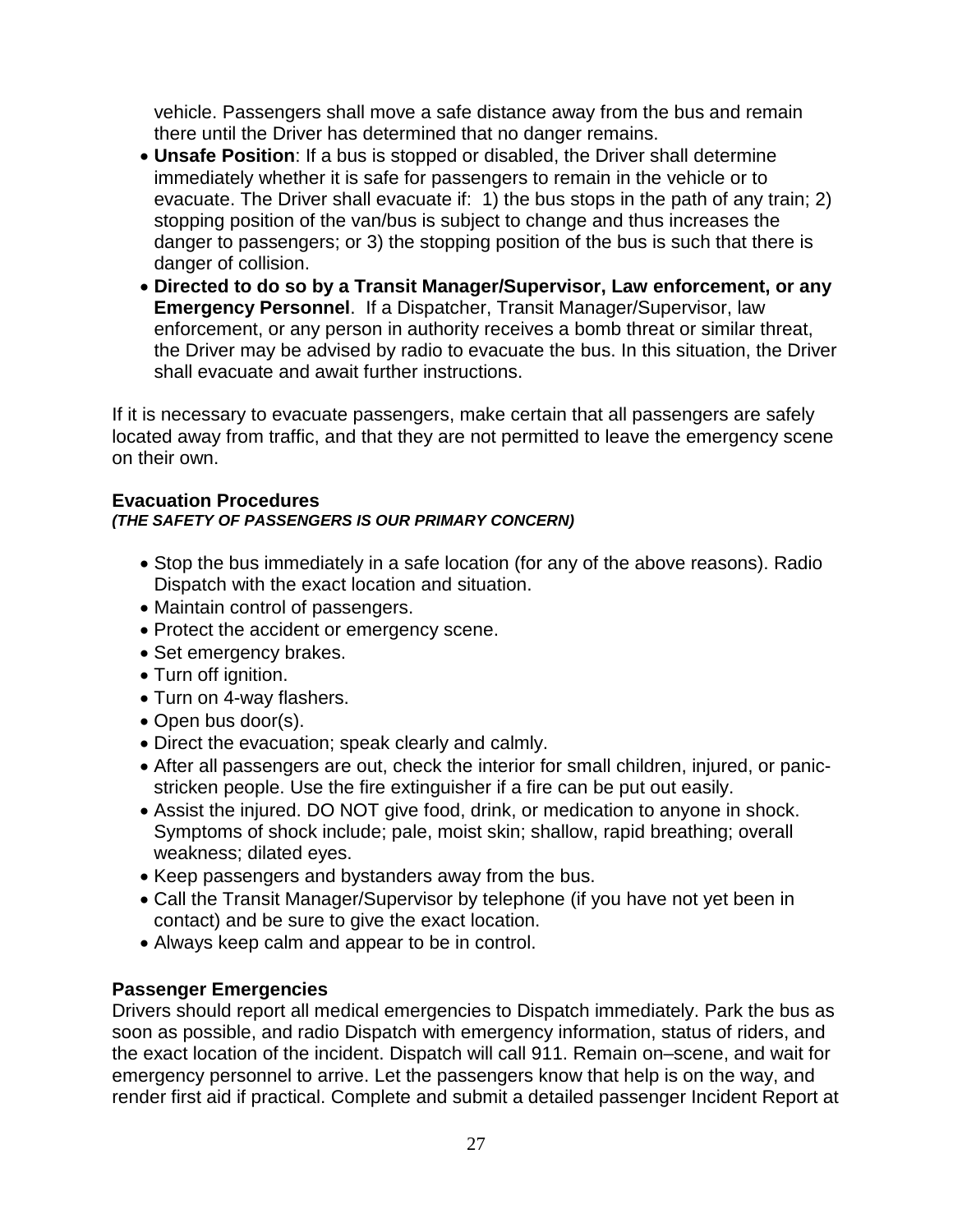the end of the shift. Emergencies in the Dispatch office will be handled by calling 911for assistance.

If a passenger stumbles or falls and is uninjured, call Dispatch, complete and submit an Incident Report at the end of the shift. Often times, passengers may call the following day to complain of a fall, even if they say they are "okay" at the time of the incident. Completing and submitting a report for each incident insures an accurate portrayal of events.